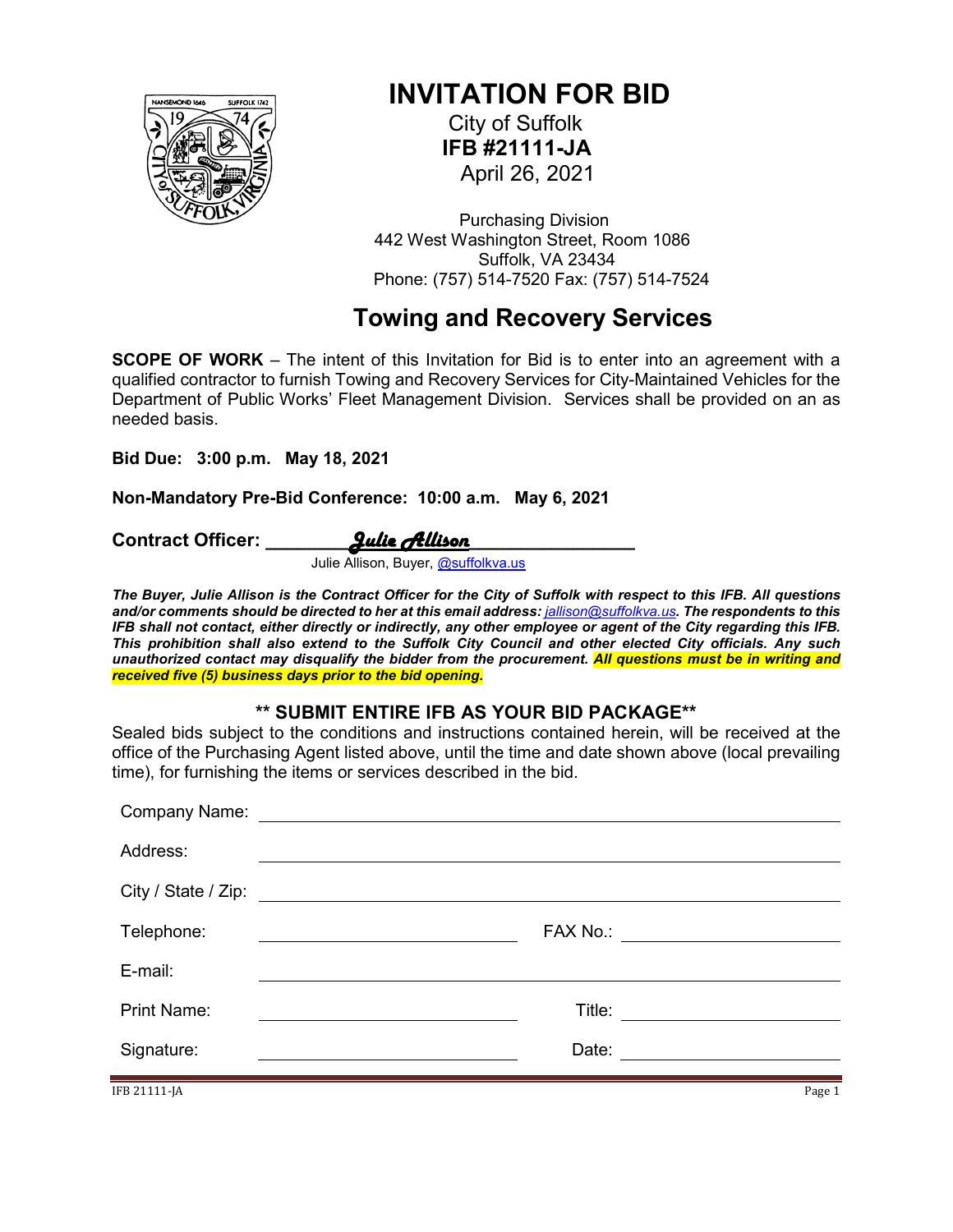# **TABLE OF CONTENTS**

## **SECTION:**

| 2.0 |                                                                 |  |
|-----|-----------------------------------------------------------------|--|
|     |                                                                 |  |
| 4.0 |                                                                 |  |
| 5.0 |                                                                 |  |
| 6.0 |                                                                 |  |
|     |                                                                 |  |
|     | ANTICOLLUSION/NONDISCRIMINATION/DRUG FREE WORKPLACE CLAUSES  28 |  |
|     |                                                                 |  |
|     |                                                                 |  |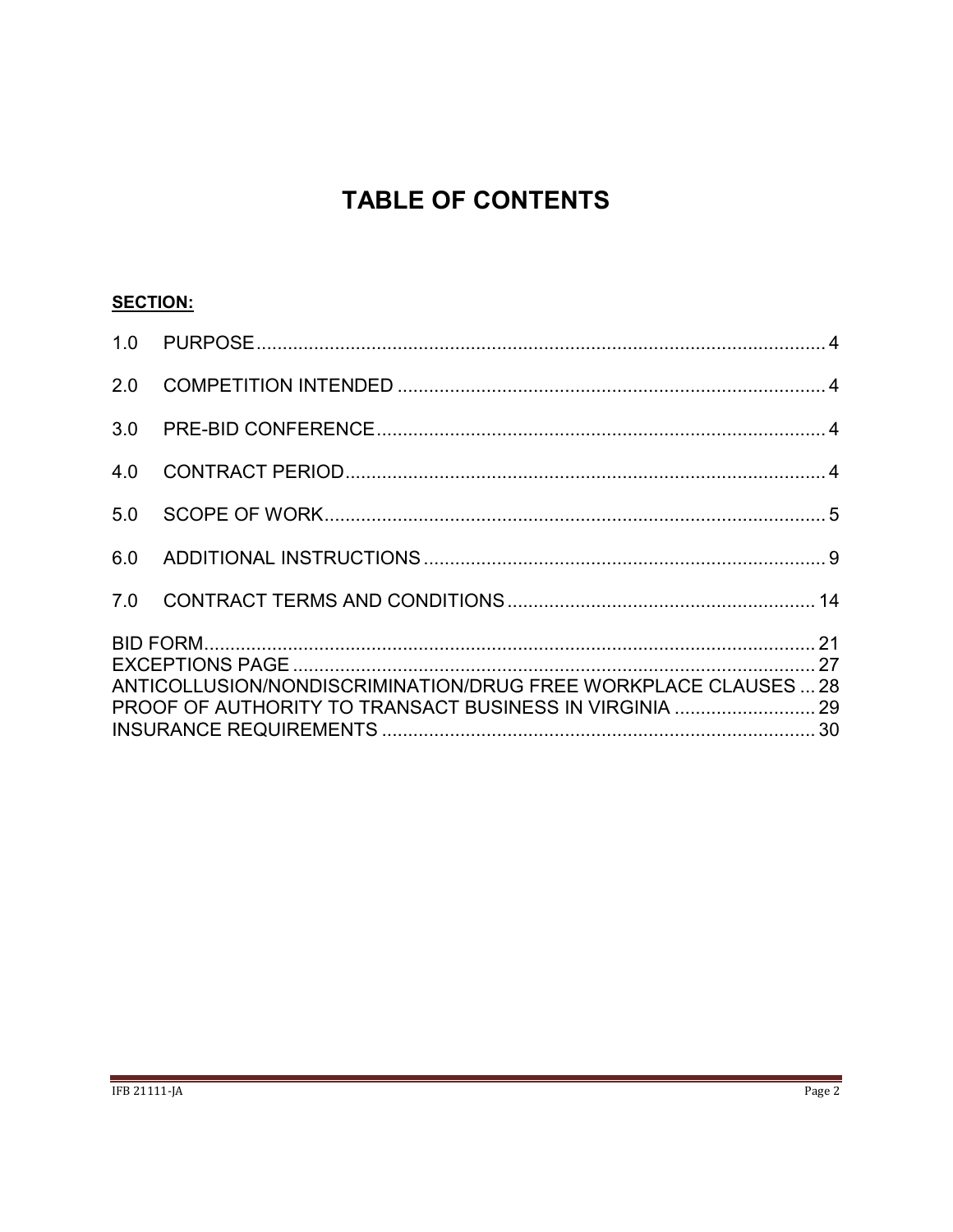In compliance with this invitation for bids, and subject to all the conditions thereof, the signatory offers, if this bid is accepted within ninety (90) calendar days from the date of the opening, to furnish any or all of the items and/or services upon which prices are quoted, at the price set opposite each item, to be delivered at the time and place specified herein. The above signature certifies he has read, understands, and agrees to all terms, conditions, and requirements of this bid, and is authorized to contract on behalf of firm named above.

IF YOU NEED ANY REASONABLE ACCOMMODATION FOR ANY TYPE OF DISABILITY IN ORDER TO PARTICIPATE IN THIS PROCUREMENT, PLEASE CONTACT THIS DIVISION AS SOON AS POSSIBLE.

#### **BID OPENING**

Bids shall be publicly opened and read aloud by Purchasing Division staff in the City Hall Conference Room Number four (4) at 3:00 p.m. (local prevailing time) on the day bids are due.

Bidders will be required to follow current COVID-19 guidelines to attend the bid opening. Please be aware COVID guidelines regarding in-person gatherings are subject to change and bidders should check the City's Purchasing website for the latest updates.

#### **SUBMITTALS**

**Bidder should submit the entire IFB as their bid package.**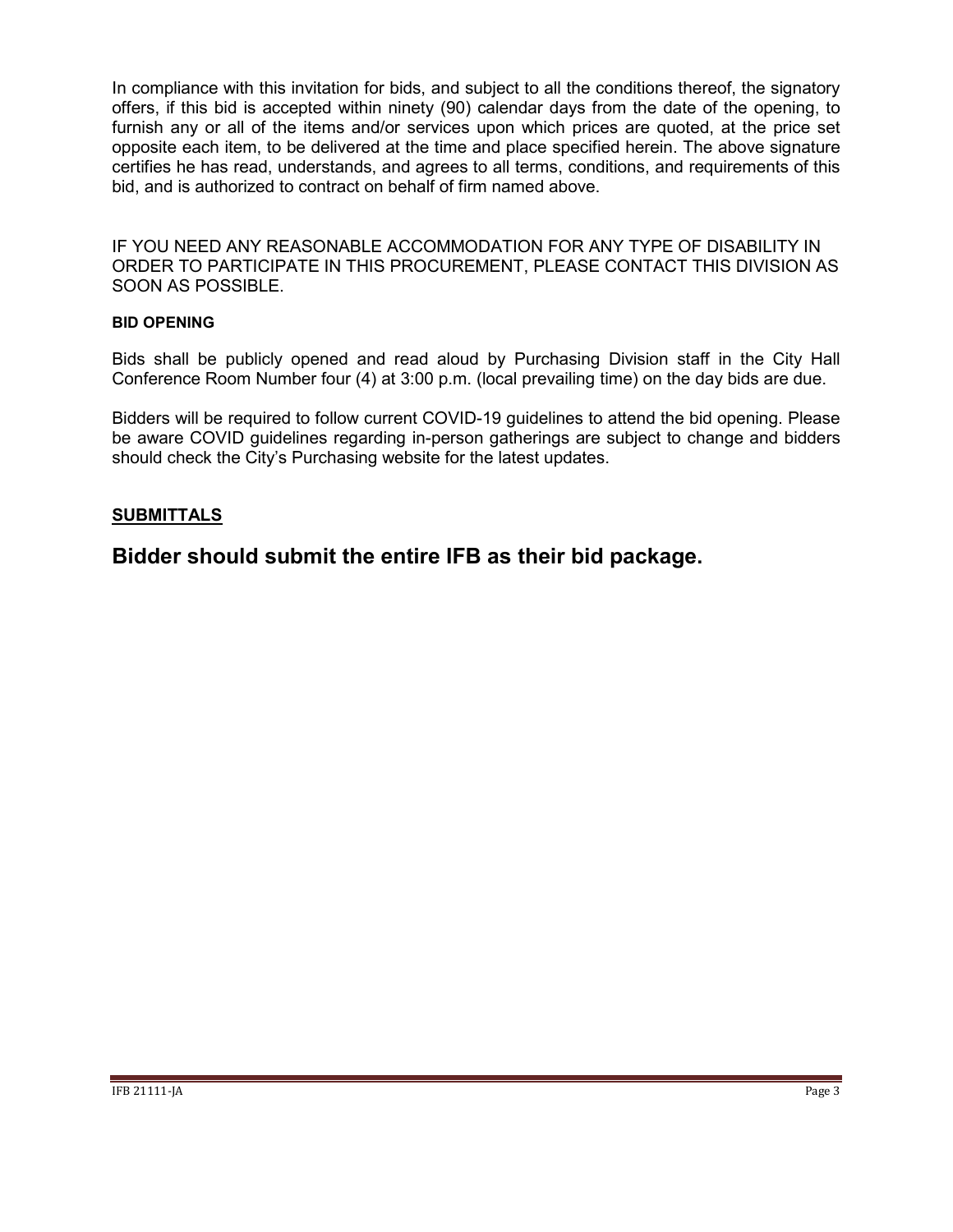#### <span id="page-3-0"></span>**1.0 PURPOSE**

The intent of this Invitation for Bid is to acquire one or more qualified contractor(s) to furnish all labor, materials, equipment, facilities, supplies, etc. necessary to provide "general" towing services of City-maintained vehicles for the Department of Public Works' Fleet Management Division in accordance with all specifications, terms, and conditions herein. City-maintained vehicles shall include all vehicles/equipment currently owned, rented, leased, and maintained by the City of Suffolk.

Coverage area for towing services shall include all areas within the boundaries of the City of Suffolk----approximately 429 square miles. If requested, the contractor may be required to provide services for vehicles outside of the City limits.

This contract is for City vehicles only and does not include towing services requested by the City's Police Department for all other vehicles/equipment.

#### <span id="page-3-1"></span>**2.0 COMPETITION INTENDED**

It is the City's intent that this Invitation for Bid (IFB) permits competition. It shall be the bidder's responsibility to advise the Purchasing Agent in writing if any language requirement, specification, etc., or any combination thereof, inadvertently restricts or limits the requirements stated in this IFB to a single source. Such notification must be received by the Purchasing Agent not later than five days prior to the date set for bids to close.

#### <span id="page-3-2"></span>**3.0 PRE-BID CONFERENCE**

A Pre-Bid Conference is scheduled for 10 a.m. Thursday, May 6, 2021 at the City's Fleet Management Facility, 120 Forest Glen Drive, Suffolk, Virginia. Although attendance is not mandatory, it is important that all interested bidders be present in order to ask any pertinent questions. Failure to attend the Pre-Bid Conference does not relieve the bidder of his obligations to appropriately complete the BID FORM or to carry out the scope of the resulting contract.

#### <span id="page-3-3"></span>**4.0 CONTRACT PERIOD**

The contract shall cover the period beginning June 1, 2021 and continuing through May 31, 2022.

The City reserves the option to renew the agreement for two (2) additional one-year periods ending May 30, 2024. Unless notified in writing thirty (30) days prior to the expiration date, the contract will automatically renew during these periods.

Initial rates and subsequent renewal rates must be guaranteed for a minimum of 12 months.Any request for an increase in rates following the initial contract period shall be determined by the percentage defined in the "Transportation" Category of the PI-W section of the Consumer Price Index of the United States Bureau of Labor Statistics for the latest twelve (12) months for which statistics are available. Price increases shall be justified in writing and must be approved by the City. The City does not guarantee any rate increase.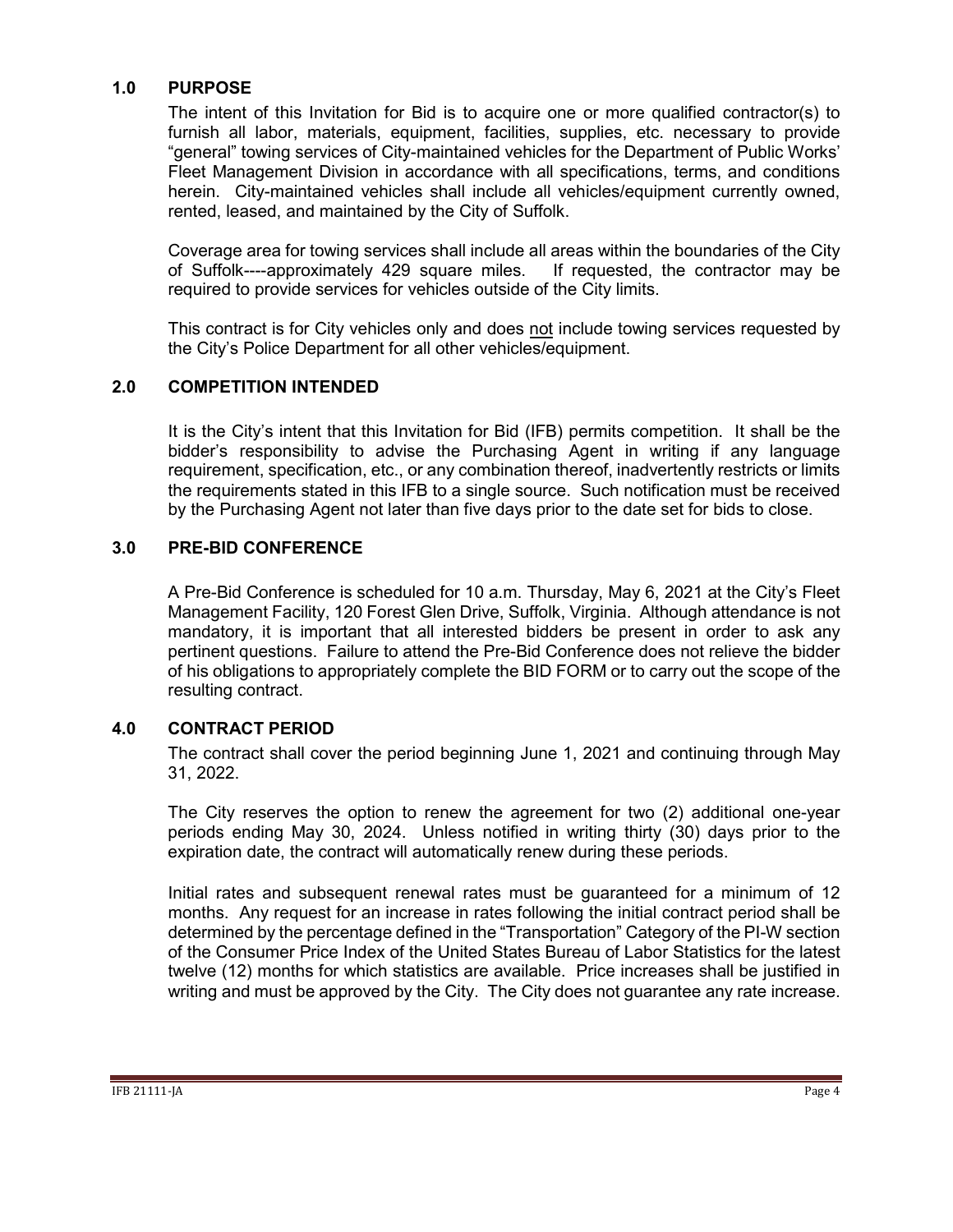#### <span id="page-4-0"></span>**5.0 SCOPE OF WORK**

#### 5.1 General Specifications

The contractor shall:

- A. Provide towing and recovery services for City-maintained vehicles, to include passenger vehicles, refuse trucks, dump trucks, fire apparatus, ambulances, and buses, as well as construction and industrial type equipment such as excavators, tractors with rear and/or side mounted mowing machinery, etc.
- B. In addition to towing services, the Contractor will be required to provide "transport" services with pricing based upon hours spent loading and unloading vehicle(s) and mileage from the point of pickup to the point of delivery. Any vehicle/apparatus to be hauled outside of the City of Suffolk will be transported using a flat bed, low boy, etc. Off-road equipment will be transported, rather than towed.
- C. Be responsible for determining the appropriate wrecker to be sent on any call. The City employee requesting the service will describe the circumstances of the situation in sufficient detail to allow the towing contractor to respond appropriately.
- D. Be licensed by the Virginia Board of Towing and Recovery Operations. Operators handling the recovery of heavy equipment must be licensed Class A operators.
- E. Be available and in compliance with the terms of this agreement twentyfour (24) hours per day, seven (7) days per week, including weekends and holidays.
- F. The Contractor shall be available (easily reached) twenty-four hours per day, seven (7) days per week regardless of the communication system used. It is not necessary that the system be a "manned radio dispatch system"; however, an answering service or telephone paging service will not be acceptable.
- G. Have a forty-five (45) minute response time after services are requested, unless otherwise approved by the City.
- H. Be responsible for towing City vehicles and equipment in the following classes. Award of contract may be split between "light" and "heavy" towing services.
	- 1. Light Towing

Light-Duty Towing shall include vehicles categorized as Class 1 and Class 2 as determined by the Department of Transportation (DOT) Classification based on Gross Vehicle Weight (GVW).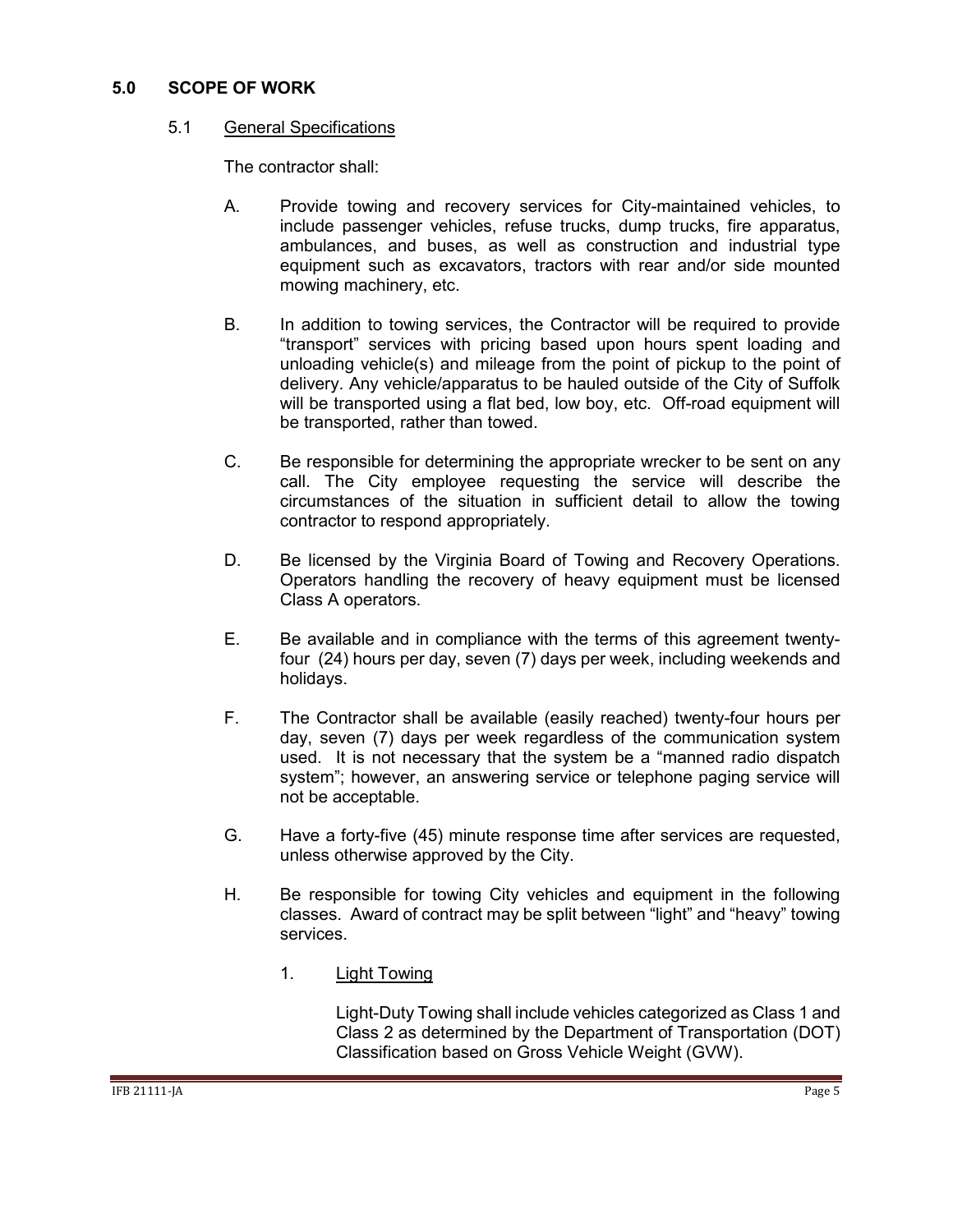- Class 1: GVW shall be 6,000 pounds or less with four (4) tires for Class 1 and shall include passenger vehicles, light trucks, minivans, etc.
- Class 2: GVW shall be between 6,001 and 10,000 pounds with four (4) tires and shall include full size pickups, sport utility vehicles, and full size vans.
- 2. Heavy Towing

Heavy-Duty Towing shall include both "Medium Duty" (Classes 3 through 6) "Heavy Duty" (Class 7) and "Super Heavy Duty" (Class 8) towing services as determined by DOT Classification. Classes for the purposes of bidding the City's requirements are defined below:

- Class 3-6: Medium Duty: GVW shall be between 10,0001 and 26,000 pounds with six (6) tires or more and shall include mid-size vehicles, delivery trucks, utility vehicles, parcel trucks, ambulances, small dump trucks, landscape trucks, flatbed and stake trucks, box trucks, and small and medium transit buses.
- Class 7: Heavy Duty: GVW shall be between 26,001 and 33,000 pounds with six (6) tires or more and shall include refuse packers, tandem Axle Dump Trucks, Trucks and Trailers, etc.
- Class 8: Super Heavy Duty: GVW shall be 33,001 pounds and over with ten (10) tires or more and shall include fire apparatus, large refuse trucks, sewer trucks, aerial trucks, and "specialty" vehicles to include command centers and rehab bus, etc.

Determination of Class used to tow vehicles/equipment shall be determined solely by the Gross Vehicle Weight Rating of the vehicle to be towed or recovered.

- I. Have all towing accomplished by use of equipment capable of axle wheel lift method. No flat towing or cable/belt towing methods shall be allowed.
- J. Furnish a complete list of available equipment that will be utilized to provide services. The Contractor shall be considered the "primary" contractor for this IFB. It will be the responsibility of the "primary" contractor to ensure that the any leased/borrowed equipment meets or exceeds the requirements of the bid specifications. Further, it is the responsibility of the contractor to ensure that any subcontractors used in the performance of this contract are qualified to perform the work in accordance with the specifications, terms, and conditions of the IFB.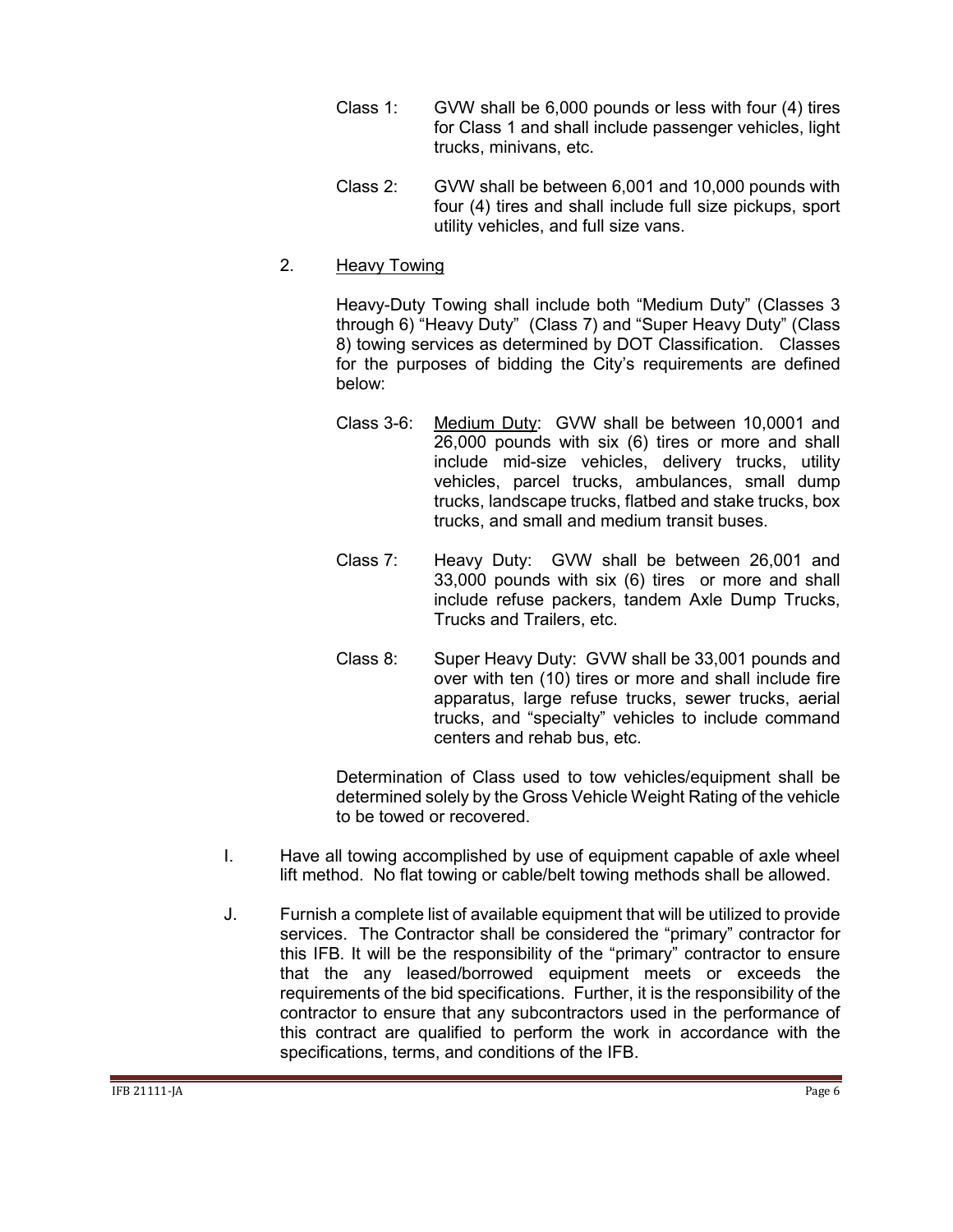- K. Tow vehicles to the City of Suffolk's Fleet Management facility located at 120 Forest Glen Drive, Suffolk, Virginia. The Contractor shall also be responsible for towing vehicle(s) from the pickup site to another maintenance facility (other than the City garage), or from the City's Fleet Management facility to a different maintenance facility, if so requested. The Contractor may also be requested to provide transportation for the operator of the City equipment.
- L. One (1) copy of the preprinted invoice shall be provided to the Fleet Management Division, and the Contractor shall retain one (1) copy. Invoice shall show all information as originally requested in this Section. The invoice shall show the following information:
	- 1. City vehicle number
	- 2. Reason of disability
	- 3. Exact location of pickup
	- 4. Contact person requesting service and time of call
	- 5. Mileage and/or hour meter reading
	- 6. License number
	- 7. Time delivered to Fleet Management facility
- M. Provide a uniform or provide some type of identification (badge/patch) for employees responding to a request for towing services. Uniform/badge/patch shall display the Contractor's business name. Employees responding to a service call must wear required reflective safety clothing/equipment in accordance with VDOT requirements.
- N. Complete all aspects of the vehicle removal process on the City's behalf and follow all guidelines and directions given by the Virginia Department of Motor Vehicles.
- O. Comply with all federal, state, and local statute, ordinances, and regulations now in effect or hereafter adopted, in the performance of the Scope of Work set forth herein. The Contractor represents that it possesses all necessary licenses and permits required to conduct its business and will acquire any additional licenses and permits necessary for the performance of this contract prior to the initiation of any work.
- 5.2 Equipment Specifications
	- A. Contractor shall provide sufficient equipment for the operator of the towing service as necessary to fully comply with the services specified herein.
	- B. Contractor shall own or have access to the use of a medium duty wrecker and a heavy duty wrecker if Contractor does not own such equipment. All wreckers shall be equipped with the required complement of equipment and cleanup apparatus as required to complete their job.
	- C. All equipment used by the Contractor in the performance of the contract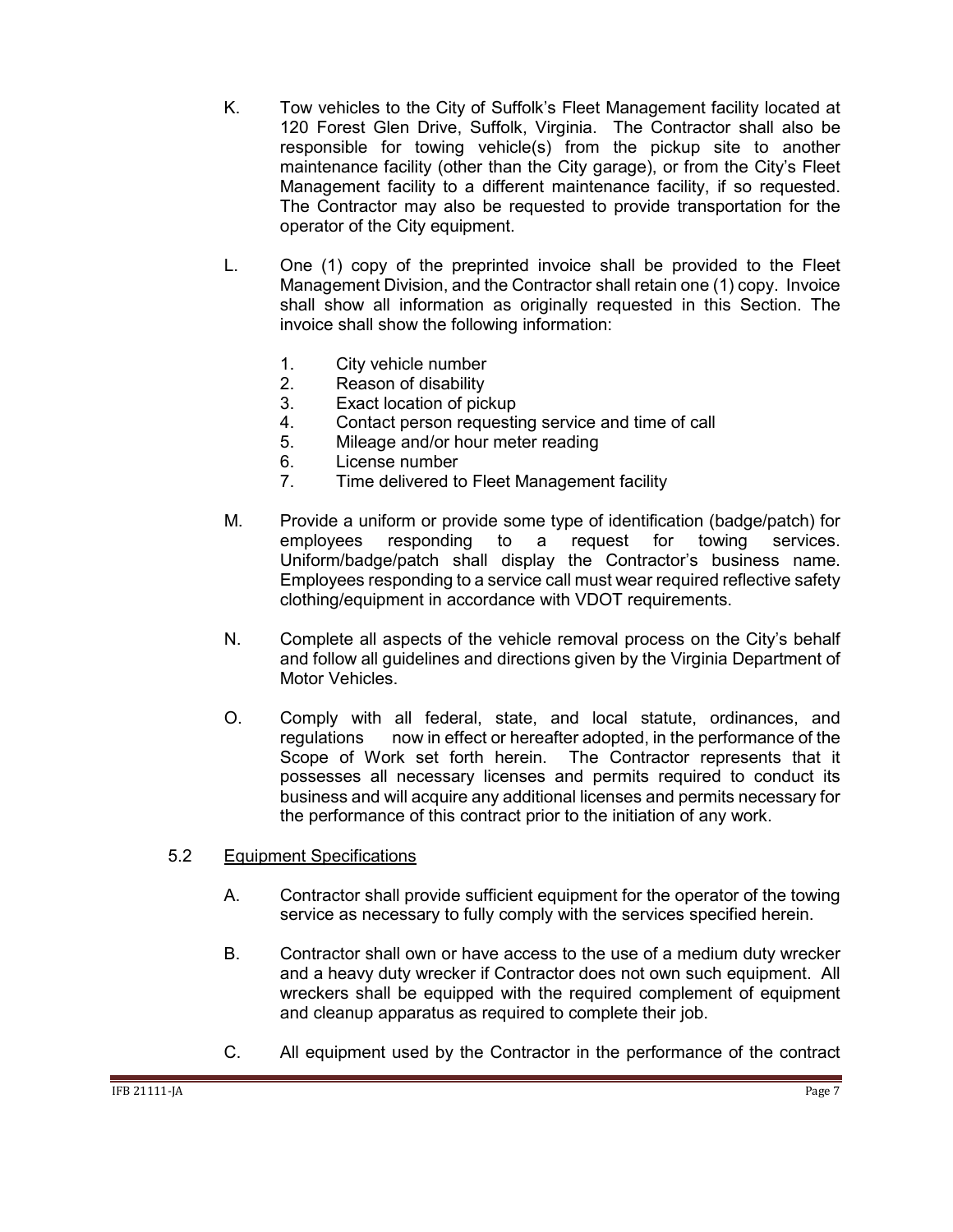must meet all requirements of the contract whether the equipment is owned, hired, leased, or sub-contracted.

- D. Contractor shall have the capability of handling all tows occurring during the contract term, either through the use of owned, leased or subcontracted equipment, at no additional charge to the City. Any equipment acquired after the issuance of the contract and used under the contract is subject to City approval and inspection prior to being placed into service. The Contractor shall notify the City when placing additional equipment in service.
- E. The City reserves the right to inspect the bidders' equipment and facilities prior to acceptance of any bid.
- 5.3. Special Conditions
	- A. "Stand Time" shall be defined as requiring the contractor to wait at the scene in excess of thirty (30) minutes. This may be caused by Police involvement, Risk Management Investigation, Fire, and/or emergency Medical Services Release. "Stand Time" will be billable after the first thirty (30) minutes on the scene. (See Item 5 under "Light" Equipment Item 7 under "Heavy" equipment on the BID FORM.)
	- B. All heavy duty vehicles shall require air-up and/or chamber caging, axle drive shaft removal before towing.
	- C. Twenty-five (25) mile tow mileage rate will start from point of pickup to destination.
	- D. The Contractor will be responsible for providing the appropriate axle lifting capability to safely and adequately support the weight of the vehicle being towed, regardless of whether the vehicle is light-duty or super-heavy duty.

#### 5.4 Special/Emergency Circumstances

If the Contractor is unable to provide the requested services in the time allotted, or if additional equipment/tow trucks are needed over and beyond normal circumstances in order to handle an incident, the City may obtain equipment/services necessary to handle the incident in the most expeditious manner possible. This includes the use of towing firms other than the Contractor.

5.5 Pricing

Pricing shall be all inclusive to include labor, equipment, materials, and all miscellaneous items required to execute each assigned task.

#### 5.6 Point of Contact

City contacts for towing services will be the Fleet Management Division and/or the Police Department.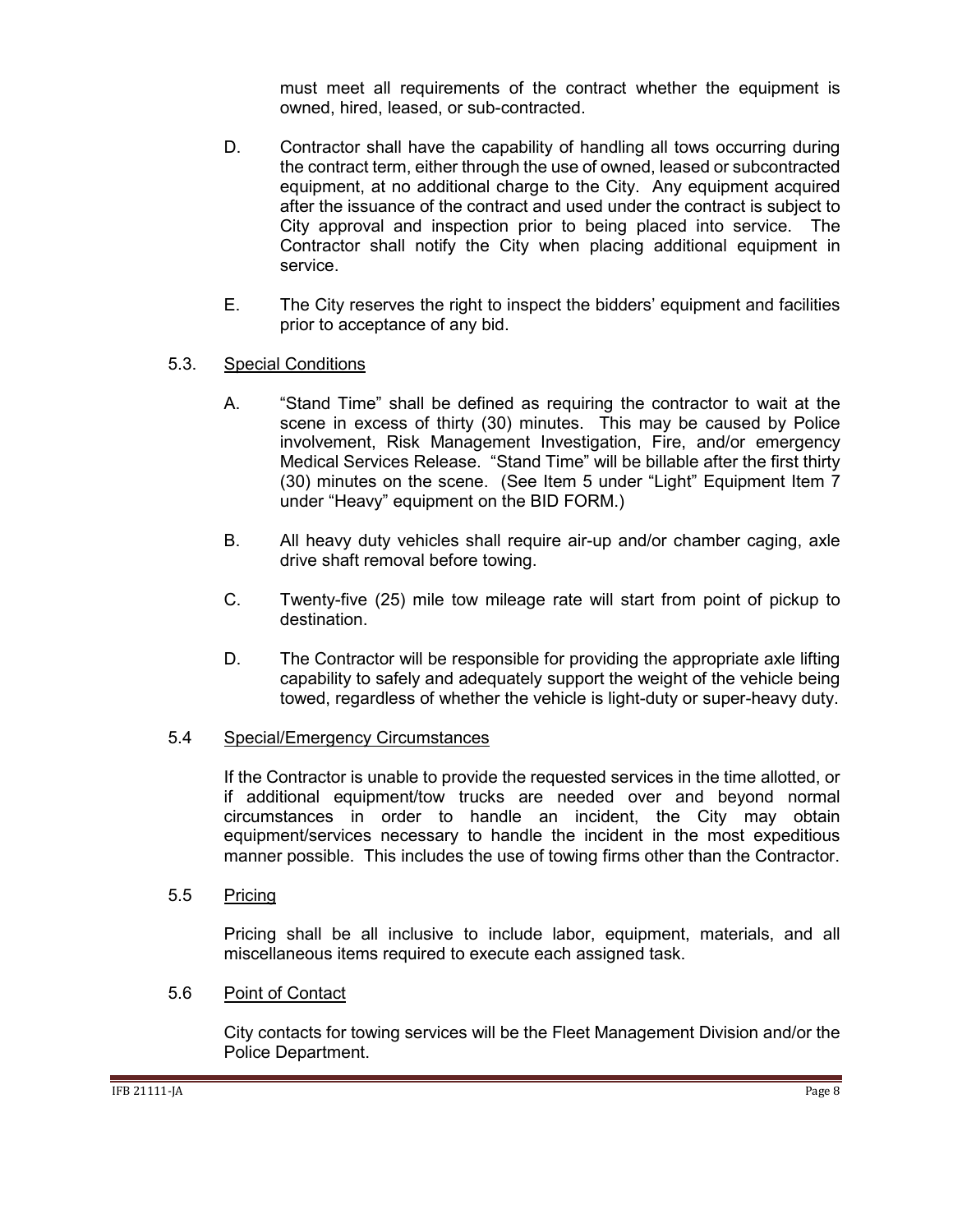#### <span id="page-8-0"></span>**6.0 ADDITIONAL INSTRUCTIONS**

- 1. **Use of Form**: All bids shall be submitted on and in accordance with this form. If more space is required to furnish a description of the goods and/or services bid, or delivery terms, the bidder may attach a letter hereto that will be made a part of the bid. In case of conflict, the bid may be considered non-responsive. The City's published specifications for this IFB shall supersede any additional writings submitted with the bid. Such writings shall be clearly marked and noted as an exception.
- 2. **Submittals**: All bids shall be submitted sealed, plainly marked showing the bid number, date and time. The entire solicitation document is to be returned when submitting a bid unless otherwise directed by the bid document. Failure to return all pages may result in a determination that the submittal is non-responsive.
- 3. **Late Bids**: Bids and amendments thereto, if received by the City's Purchasing Division ("Purchasing") after the date and time specified for bid opening, will not be considered. It will be the responsibility of the bidder to see that their bid is received by Purchasing as specified. There will be no exceptions. Date of postmark will not be considered. Telephone, facsimile, electronic and verbal bids will not be accepted. Prices or changes shown on the outside of an envelope will not be considered in determination of low bid.
- 4. **City Hall Closure**: If City Hall is closed for business at the time scheduled for the bid opening, for whatever reasons, sealed bids will be accepted and opened on the next business day of the City, at the original scheduled hour.
- 5. **Competition Intended:** It is the City's intent that the Invitation for Bid (IFB) permits competition. It shall be the bidder's responsibility to advise the Contract Officer in writing if any language requirement, specification, etc., or any combination thereof, inadvertently restricts or limits the requirements stated in the IFB to a single source. Such notifications must be received by the Contract Officer five (5) days prior to the date set for the bids to close.
- 6. **Contract Quantities**: The quantities specified in the Invitation for Bid are estimates only unless otherwise clearly noted, and are given for the information of bidders and for the purpose of bid evaluation. They do not indicate the actual quantity that will be required, since such volume will depend upon requirements that may develop during the contract period. Quantities shown shall not be construed to represent any amount which the City shall be obligated to purchase under the contract, or relieve the bidder of his obligation to fill all orders placed by the City, except as clearly noted.
- 7. **Delivery**: The time of delivery must be stated in definite terms. If time of delivery for different goods and/or services varies, the bidder shall so state.
- 8. **Faith-based Organizations**: The City of Suffolk does not discriminate against faith-based organizations.
- 9. **Bidder Qualifications**: Only bids from established Bidders for work similar in scope to work herein shall be considered; the City reserves the right to request specific reference information prior to award. Bidder shall demonstrate that he has adequate and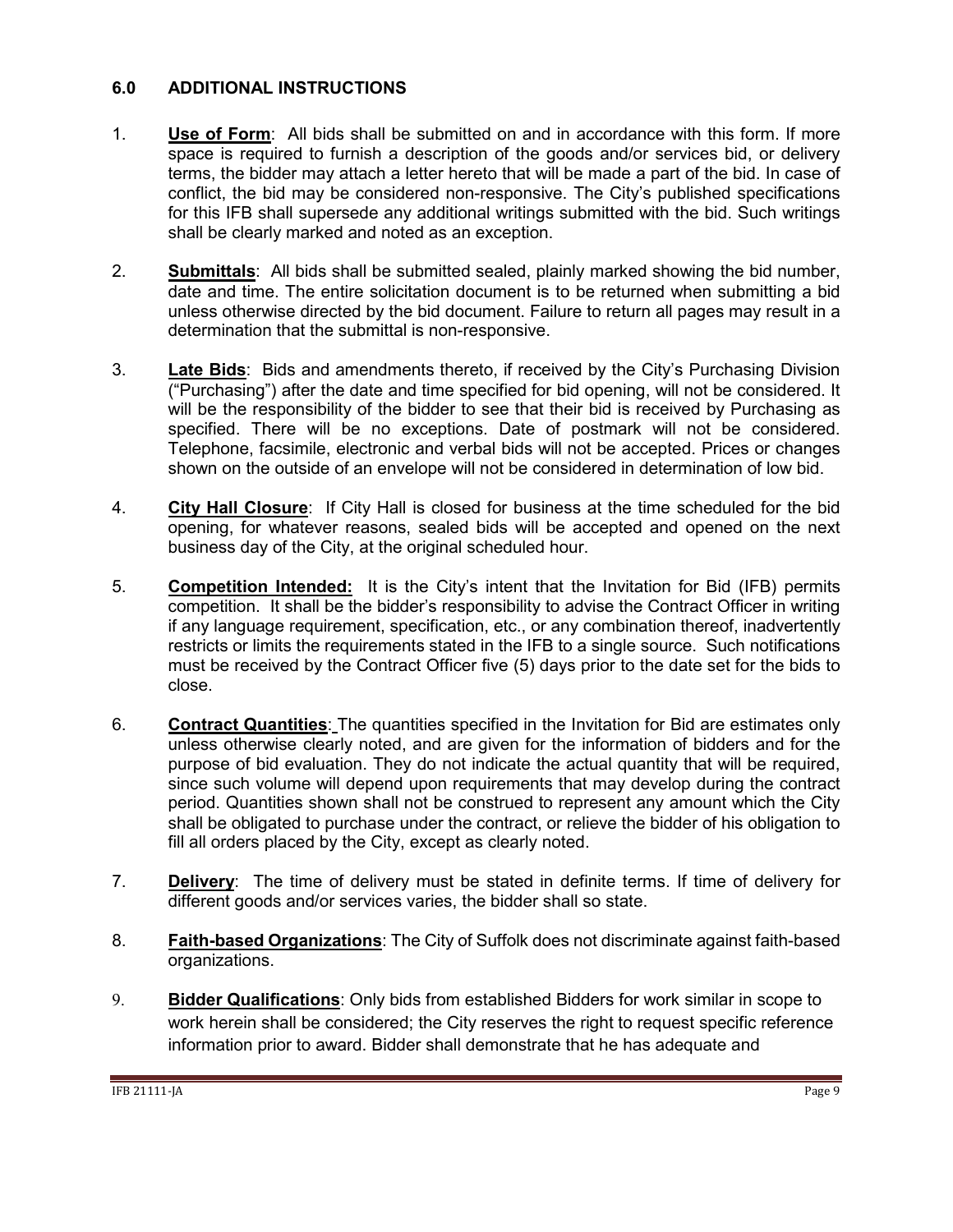appropriate manpower, tools and equipment to respond and perform in accordance with the provisions

herein. The City may, at its option, disqualify a bidder and reject his bid for cause. Reasons deemed to be sufficient for this action shall include, but not be limited to, the following:

- Evidence of collusion among bidders.
- Receipt of more than one bid on any project from an individual, or from a corporation. This restriction does not apply to subcontractors.
- Default on any previous contract.
- For unreasonable failure to complete a previous contract within the specified time or for being in arrears on an existing contract without reasonable cause for being in arrears.
- **Inability to perform as revealed by an investigation of the Bidder's** financial statement, experience and/or plant and equipment.
- Bidder does not meet project-specific requirements, as identified in the Contract **Documents**
- 10. **Pricing to be F.O.B. Destination – Freight Allowed:** Pricing shall be F.O.B. destinationfreight included for all competitive bids. F.O.B. Destination-Freight Included shall include all shipping costs to the City location(s) at the unit cost. No additional shipping charges shall be allowed.
- 11. **Samples**: Samples, when requested, must be furnished free of expense, and upon request, if not destroyed, will be returned at the bidder's risk and expense.
- 12. **Silence of Specifications**: The apparent silence of these specifications and any supplemental specifications as to any detail or the omission from the specifications of a detailed description concerning any point shall be regarded as meaning that only the best commercial practices are to prevail and correct type, size and design are to be used. All interpretations of these specifications shall be made on the basis of this statement.
- 13. **Capacity of Bidder**: All bids must be signed by a responsible officer or employee having the authority to bind the firm in contract. The bidder agrees that its contract performance shall be in strict conformance with the contract documents.
- 14. **Rights to Damages**: By signing this bid, the bidder assigns to the City any and all rights that it may have under the antitrust laws of the United States and the Commonwealth of Virginia in any way arising from or pertaining to this bid. This provision is remedial in nature and is to be liberally construed by any court in favor of the City.
- 15. **Anti-collusion**: The bidder certifies by signing this Invitation of Bid that this bid is made without prior understanding, agreement, or accord with any other person or firm submitting a bid for the same goods and/or services and that this bid is in all respects bona fide, fair, and not the result of any act of fraud or collusion with another person or firm engaged in the same line of business or commerce. Any false statement hereunder may constitute a felony and can result in a fine and imprisonment, as well as civil damages.
- 16. **Contact Prohibition**: Direct contact with City departments other than Purchasing, on the subject of this bid is expressly forbidden except with the foreknowledge and permission of the Contract Officer. Violation may result in a determination that your firm is ineligible for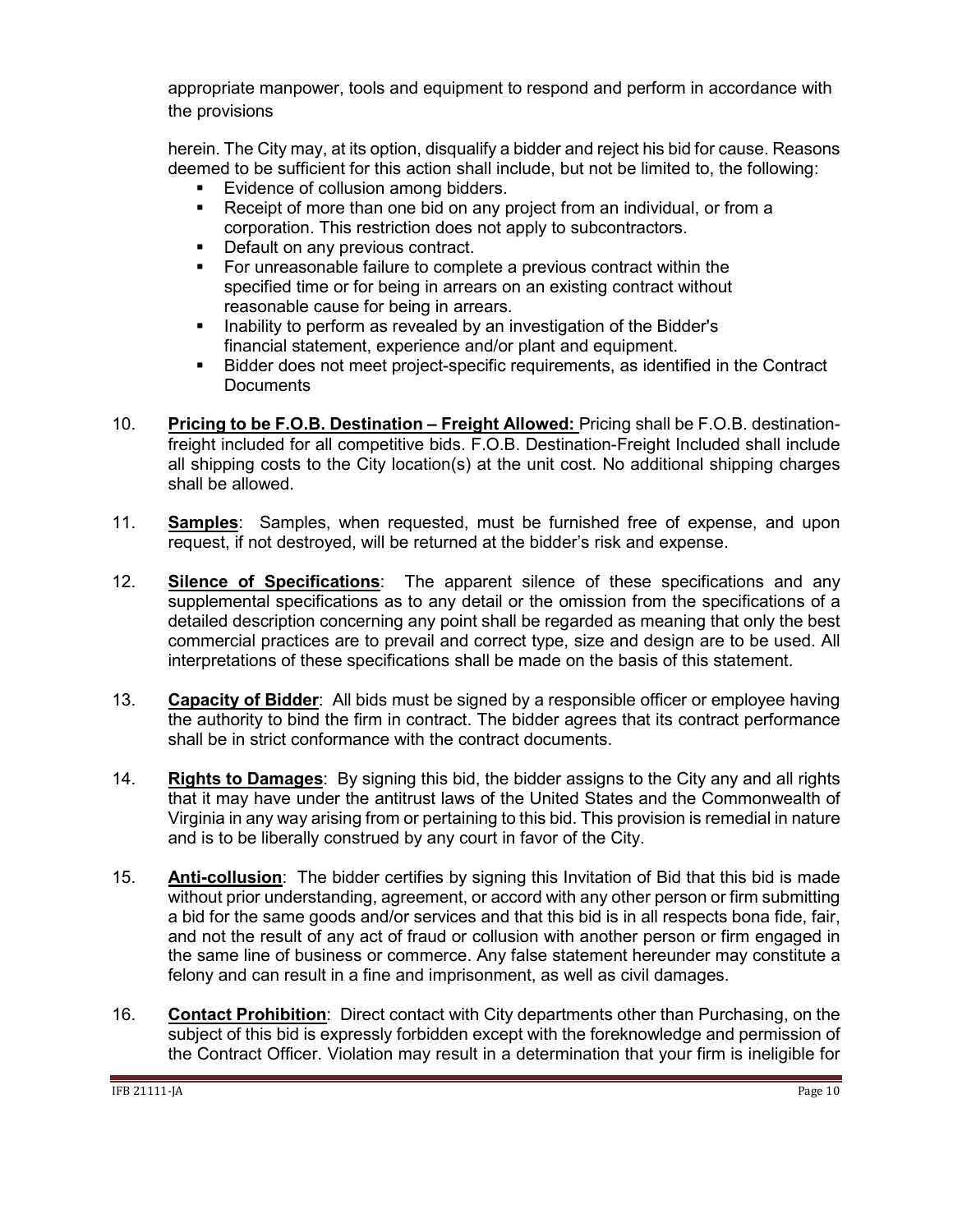an award.

All questions shall be in writing to the Contract Officer shown on the title page of the bid. The respondents to this IFB shall not contact, either directly or indirectly, any other employee or agent of the City regarding this IFB. This prohibition shall also extend to the

- 17. **Debarment Status**: By submitting a bid, bidders certify that they are not currently debarred by the Commonwealth of Virginia from submitting bids or proposals on contracts for the type of goods and/or services covered by this solicitation, nor are they an agent of any person or entity that is currently so debarred.
- 18. **Ethics in Procurement**: Bidders, Offerors, Contractors or Consultants must provide written disclosure with their bid or proposal if one of its officers, directors, trustees, partners, employees or lenders is an employee or an immediate family member (as defined by §2.2-4368 of the Virginia Public Procurement Act) of the City who is involved personally or substantially participates in this procurement transaction or owns or controls an interest of more than three percent (3%) of the company or received more than \$5,000 annually from the Bidder, Offeror, Contractor, or Consultant.
- 19. **Addenda**: If issued, addenda to this solicitation will be posted on the Purchasing website <http://apps.suffolkva.us/bids/>It is the bidder's responsibility to check the website or contact Purchasing prior to the submittal deadline to ensure that the bidder has a complete, up-to-date package. Acknowledgement of all issued addenda shall be indicated on the bid form in the appropriate spaces. Failure to acknowledge all addenda will result in bid being non-responsive.
- 20. **Withdrawal of Bids**: Bidder has the right to request withdrawal of their bids from consideration due to error by giving notice not later than two business days after the bids are publicly opened. Work papers showing evidence of error(s) may be required.

Bids may be withdrawn any time prior to the bid opening. Withdrawal of bids may be accomplished by submitting such request in writing on the issuing company's letterhead either in person, electronically, or by certified mail.

- 21. **Award**: Award will be made to the lowest responsive and responsible bidder based on the Total Bid price. The quality of the goods and/or services to be supplied, their conformity with the specifications, their suitability to the requirements, the delivery, qualifications and references will be taken into consideration in making the award. The City reserves the right to refuse all bids. Determination of low bid shall be determined by the audited figure shown on the pricing page titled 'Grand Total'. In case of error in the extension of prices, the unit price shall govern.
- 22. **Announcements**: Upon the award or the announcement of the decision to award a contract, the City will publicly post such notice on the bulletin board located outside of the Purchasing Division and on the City's web site: http://apps.suffolkva.us/bids/
- 23. **Offer/Acceptance**: Each bid is received with the understanding that the acceptance in writing by the City of the bidder to furnish any or all of the goods and/or services described therein, shall constitute a contract between the bidder and the City, which shall bind the bidder to furnish and deliver the goods and/or services quoted at the prices stated and in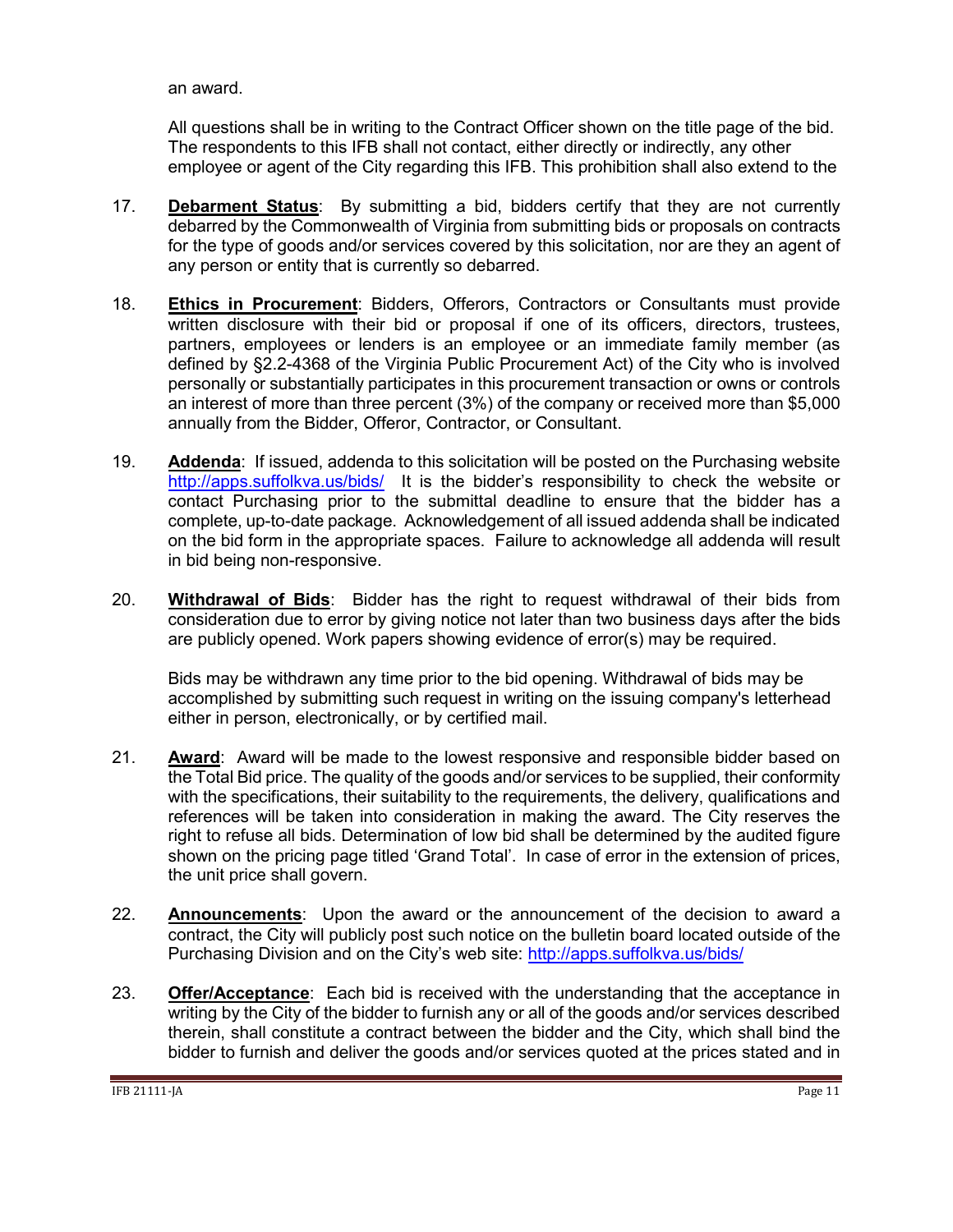accordance with the conditions of the accepted bid; and the City on its part to order from such bidder, except for causes beyond reasonable control; and pay for, at the agreed prices, all goods and/or services specified and delivered.

- 24. **Acceptance of Bid**: Receipt of the bid by the City is not to be construed as an award or an order to ship.
- 25. **City's Rights**: The City reserves the right to reject any and all bids, and to waive any informality if it is determined to be in the best interest of the City.
- 26. **Appeals Procedure**: Upon bidder's request, administrative appeals information will be provided that shall be used for hearing protests of a decision to award, or an award, appeals from refusal to allow withdrawal of bids, appeals from disqualification, appeals for debarment or suspension, or determination of non-responsibility and appeals from decision or disputes arising during the performance of a contract. To be timely all appeals shall be made within the time periods set forth by the Virginia Public Procurement Act, §2.2-4357, et seq. Contact the Contract Officer at once for assistance.
- 27. **Additional Conditions**: The Conditions and Instructions in this solicitation are intended to apply to the resulting contract and shall supersede any conflicting terms offered. Any additional conditions a bidder intends be considered must be submitted with the bid and noted as an exception. Such exceptions may result in a finding that the submittal is 'nonresponsive' to the bid, negating possibility of an award to that bidder. Contractual documents submitted by the successful firm after an award will not be accepted.
- 28. **Conflict**: In the event of a conflict between the contract documents, including these Conditions and Instructions, and the terms of a purchase order or related document issued by Purchasing, the contract documents shall control.
- 29. **Precedence of Documents**: In interpreting this Invitation for Bid (IFB) and resolving any ambiguities between the main body of the IFB (Sections A, B and C) and any supplemental documents or appendixes, Sections A, B, and C shall take precedence over any supplemental documents.
- 30. **Governing Document**: The solicitation document maintained by Purchasing, in the bid file, shall be considered the official copy. In the case of any inconsistency between bid documents submitted to the City, but not clearly listed as an exception, the language of the official copy shall prevail. Furthermore, any exception or change to the specifications made by the bidder may be cause to disqualify your bid.
- 31. **Negotiation**: Unless canceled or rejected, a responsive bid from the lowest responsible bidder shall be accepted as submitted; except that if the bid from the lowest responsible bidder exceeds available funds, the City may negotiate with the apparent low bidder to obtain a contract price within the available funds.
- 32. **Cooperative Agreements**: If authorized by the bidder(s), the resultant contract(s) may be extended to any jurisdiction within the Commonwealth of Virginia to purchase at the contract prices in accordance with the contract terms. Any jurisdiction using such contracts shall place its own order(s) directly with the successful bidder(s). The City of Suffolk acts only as the contracting agent and is not responsible for placement of orders, payment, or discrepancies of the participating jurisdictions. It is the bidder's responsibility to notify the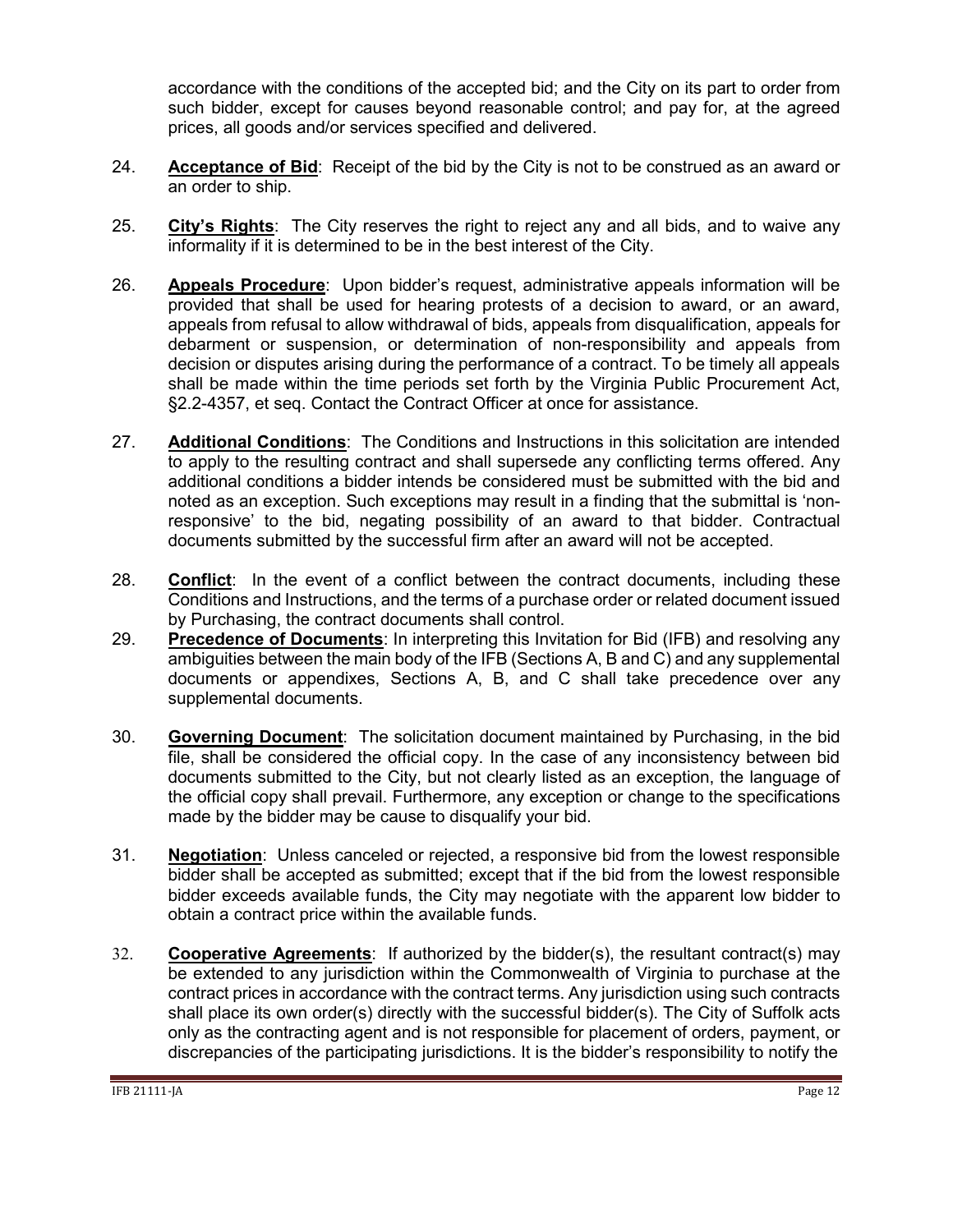jurisdictions of the availability of contract(s).

- 33. **Prices**: Prices shall be stated in units of quantity specified. No additional charges shall be passed on to the City, including any applicable taxes, delivery, or surcharges. Prices quoted shall be the final cost to the City. In case of error in the extension of prices, the unit price shall govern.
- 34. **Corrections**: All prices and notations should be in ink or typewritten. Mistakes may be crossed out and corrections made in ink and must be initialed and dated by the person signing the bid.
- 35. **Brand Names**: The use of the name of a manufacturer, brand, make or catalog designation in specifying an item shall restrict bidders to the manufacturer, brand, make or catalog designation identified, unless qualified by the provision "or approved equal". If qualified by the provision "or approved equal" the Brand Names are used simply to indicate the character, quality and/or performance equivalence of the goods and/or services desired. The goods and/or services on which bids are submitted must be of such character, quality and/or performance equivalence that it will serve as that specified. In submitting bids on goods and/or services other than as specified, bidder shall furnish complete data and identification with respect to the alternate goods and/or services that they propose to furnish. It shall be in the City's sole judgment if a substitute product offered is an approved equal and acceptable.
- 36. **Standard Equipment**: Any equipment delivered must be standard, new and unused equipment, latest model, except as otherwise specifically stated in the bid. Where any part or the normal accessories of equipment is not described, it shall be understood that all the equipment and accessories that are usually provided in the manufacturer's stock model shall be furnished.
- 37. **Anti-Discrimination**: By submitting their bids, bidders certify to the City that they will conform to the provisions of the Federal Civil Rights Act of 1964, as amended, as well as the Virginia Fair Employment Contracting Act of 1975, as amended, where applicable, the Virginians with Disabilities Act, the Americans with Disabilities Act and 2.2-4311 of the Virginia Public Procurement Act (VPPA). If the award is made to a faith-based organization, the organization shall not discriminate against any recipient of goods, services, or disbursements made pursuant to the contract on the basis of the recipient's religion, religious belief, refusal to participate in a religious practice, or on the basis of race, age, color, gender or national origin and shall be subject to the same rules as other organizations that contract with public bodies to account for the use of the funds provided; however, if the faith-based organization segregates public funds into separate accounts, only the accounts and programs funded with public funds shall be subject to audit by the public body. (Code of Virginia 2.2.4343.1(E)).

In every contract over \$10,000 shall include the following provisions:

- 1. During the performance of this contract, the bidder agrees as follows:
	- a. The Contractor will not discriminate against any employee or applicant for employment because of race, religion, color, sex, national origin, age, disability, service disabled veterans or any other basis prohibited by state law relating to discrimination in employment, except where there is a bona fide occupational qualification reasonably necessary to the normal operation of the Contractor. The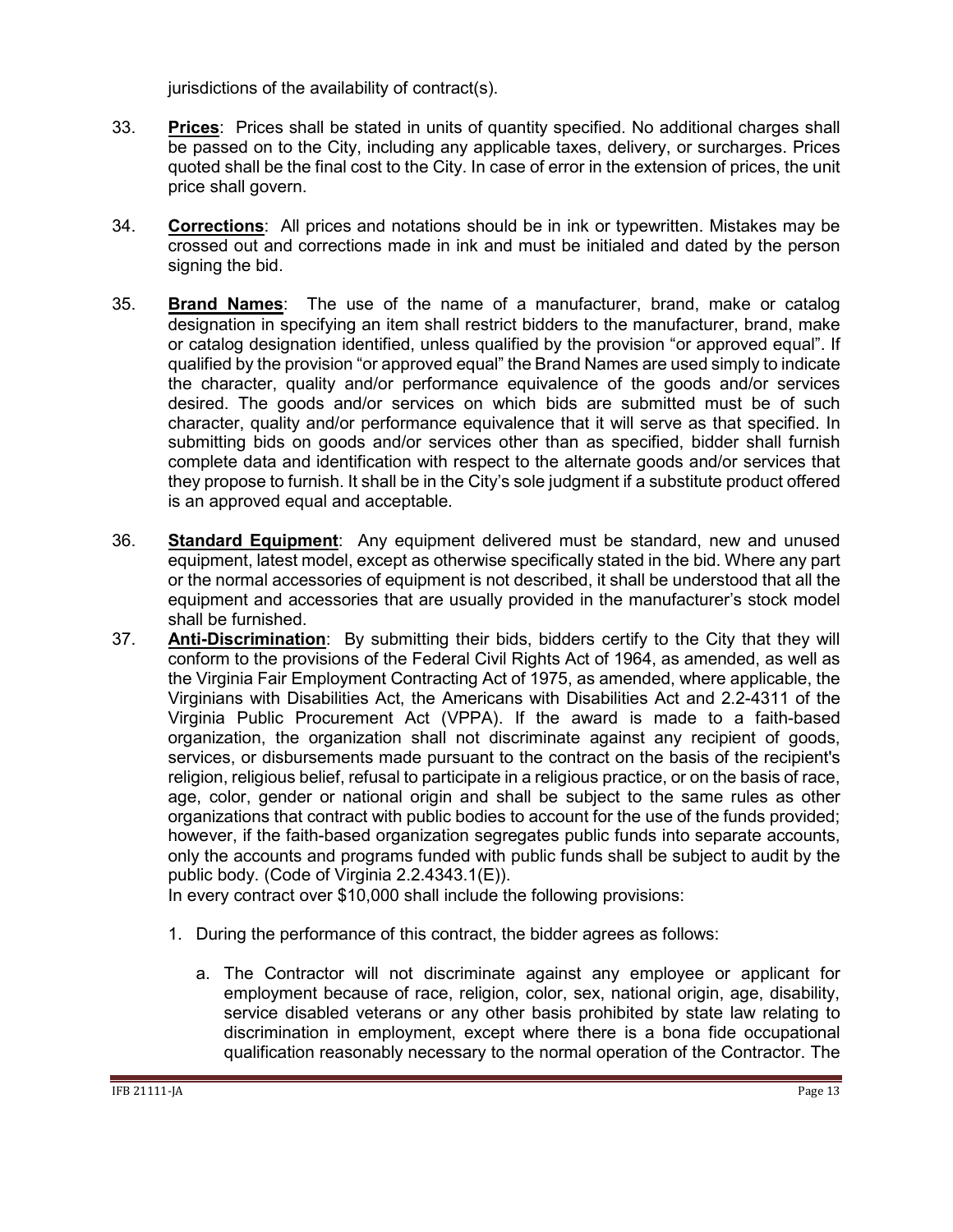Contractor agrees to post in conspicuous places, available to employees and applicants for employment, notices setting forth the provisions of this nondiscrimination clause.

- b. The Contractor, in all solicitations or advertisements for employees placed by or on behalf of the Contractor, will state that such Contractor is an equal opportunity employer.
- c. Notices, advertisements and solicitations placed in accordance with federal law, rule or regulation shall be deemed sufficient for the purpose of meeting these requirements.
- 2. The Contractor will include the provisions of Section a, b, and c above in every subcontract or purchase order over \$10,000, so that the provisions will be binding upon each subcontractor or vendor.
- 38. **COVID – 19 Procedures:** All Consultants and sub-contractors performing services for the City are required and shall comply with all policies and procedures for COVID-19 from the Occupational Safety and Health Administration (OSHA), Virginia Department of Health (VDH) and Center for Disease Control (CDC) and all other City and State rules and regulations. Consultant's employees who are known or suspected to be infected with SARS-CoV-2 virus shall not report to or remain at the worksite until cleared to return to work. Consultant shall report if an employee who is positive for COVID-19 has been at the worksite to the Department in which they are working for immediately. Consultant shall keep confidential the identity of the known to be infected with SARS-CoV-2 virus in accordance with the requirements of the Americans, with Disabilities Act (ADA) HIPAA, and other applicable federal and Virginia laws and regulations.

# <span id="page-13-0"></span>**7.0 CONTRACT TERMS AND CONDITIONS**

- 1. **Alien Employment**: The Contractor certifies that he does not and shall not during the performance of the contract for goods and services in the Commonwealth, knowingly employ unauthorized aliens as defined in the federal Immigration Reform and Control Act of 1986, as amended.
- 2. **Availability of Funds**: A contract shall be deemed in force only to the extent of appropriations available to each department for the purchase of such goods and/or services. The City's extended obligations on those contracts that envision extended funding through successive fiscal periods shall be contingent upon actual appropriations for the following years.
- 3. **Assignment of Contract:** A contract shall not be assignable by the Contractor in whole or in part without the written consent of the City.
- 4. **Changes and Additions**: It shall be the responsibility of the Contractor to notify the City, in writing, of any necessary modifications or additions in the Scope of this Contract. Compensation for changes or additions in the Scope of this Contract will be negotiated and approved by the City, in writing.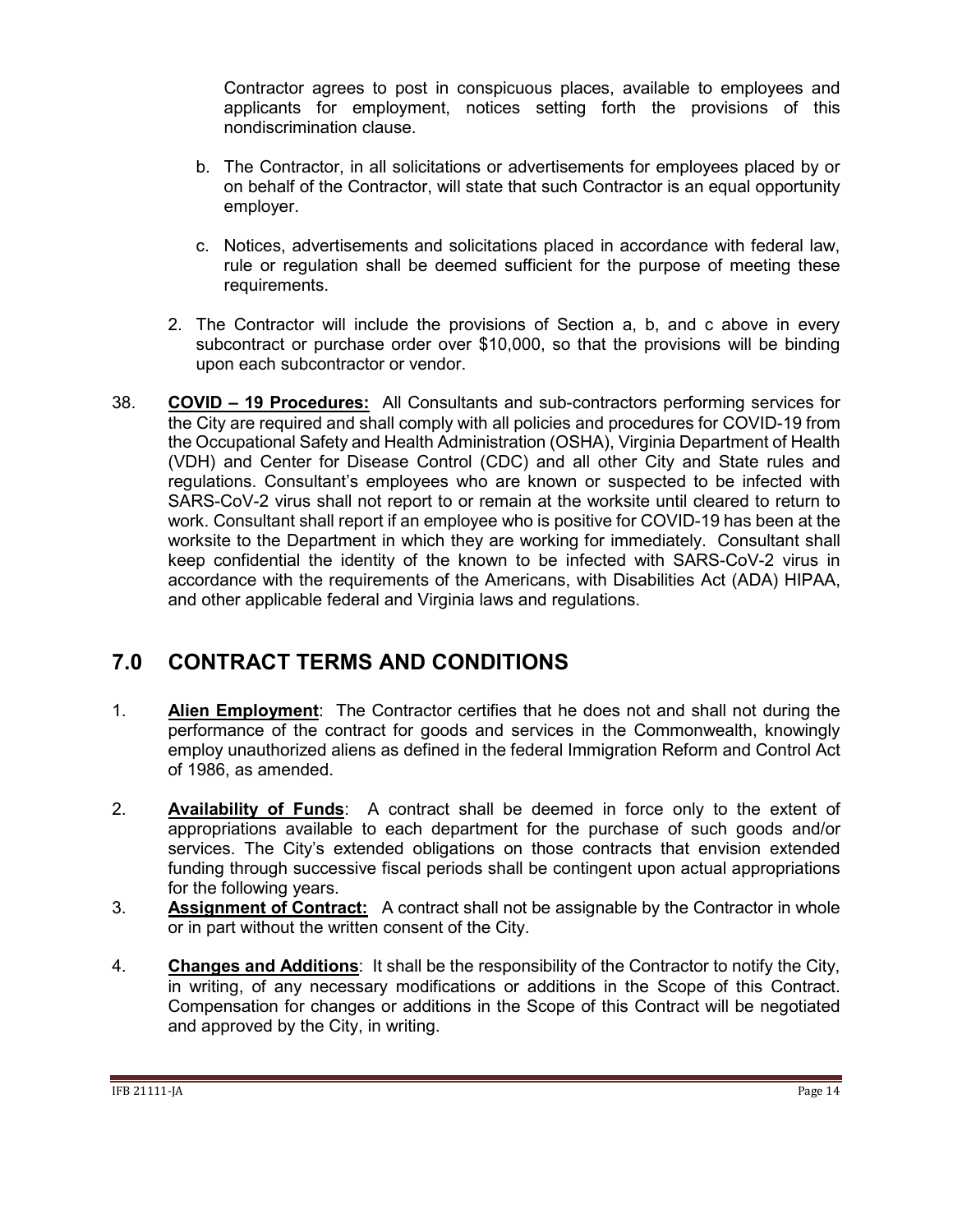It is understood and agreed to by both the City and the Contractor that such modifications or additions to this Contract shall be made only by the full execution of the City's standard Contract Change Order Form. Furthermore, it is understood and agreed by both parties that any work done by the Contractor on such modification or addition to this Contract prior to the City's execution of its standard Agreement change order form shall be at the total risk of the Contractor and said work may not be compensated by the City.

- 5. **Contractor's Form**: In cases where the City may accept the Contractor's form agreement, whereas certain standard clauses that may appear in the Contractor's form agreement cannot be accepted by the City, and in consideration of the convenience of using that form, and this form, without the necessity of negotiating a separate contract document, the parties hereto specifically agree that, notwithstanding any provisions appearing in the attached Contractor's form agreement, the City's contract addendum shall prevail over the terms of the Contractor's agreement in the event of a conflict.
- 6. **Conflicts of Interests**: Contractor shall not accept or receive commissions or other payments from third parties for soliciting, negotiating, procuring, or effecting insurance on behalf of the City.
- 7. **Contractor Failure to Perform**: Failure of the Contractor to perform the contract by reason of the City's non-acceptance of additional conditions submitted after the award shall result in termination of the contract by the City, and may result in debarment of the Contractor for a period of up to three (3) years. Termination and /or debarment of the Contractor shall not constitute a waiver by the City of any other rights or remedies available to the City by law or contract.
- 8. **Contractual Disputes:** Bidder, Offeror, Contractor or Consultant agree all contractual disputes will be conducted in accordance with provision §2.2-4363 of the Virginia Public Procurement Act.
- 9. **Copyright Protection**: The Contractor agrees to defend and save the City, its agents, officials, and employees, harmless from liability of any nature or kind, for use of any copyright, composition, secret process, patented or unpatented invention, articles or appliances furnished or used in the performance of the contract, or which the Contractor is not the patentee, assignee, or licensee, to the same extent as provided in the above paragraph.
- 10. **Default**: In event of default by the Contractor, the City reserves the right to procure the goods and/or services from other sources, and hold the Contractor liable for any excess cost occasioned thereby. Such actions taken by the City shall not release the Contractor from additional remedies that may be allowed by law.
- 11. **Drug-Free Workplace**: During the performance of this contract, the Contractor agrees to (1) provide a drug-free workplace for the Contractor's employees; (2) post in conspicuous place, available to employees and applicants for employment, a statement notifying employees that the unlawful manufacture, sale, distribution, dispensation, possession, or use of a controlled substance or marijuana is prohibited in the Contractor's workplace and specifying the actions that will be taken against employees for violations of such prohibition; (3) state in all solicitation or advertisement for employees placed by or on behalf of the Contractor that the Contractor maintains a drug-free workplace; and (4)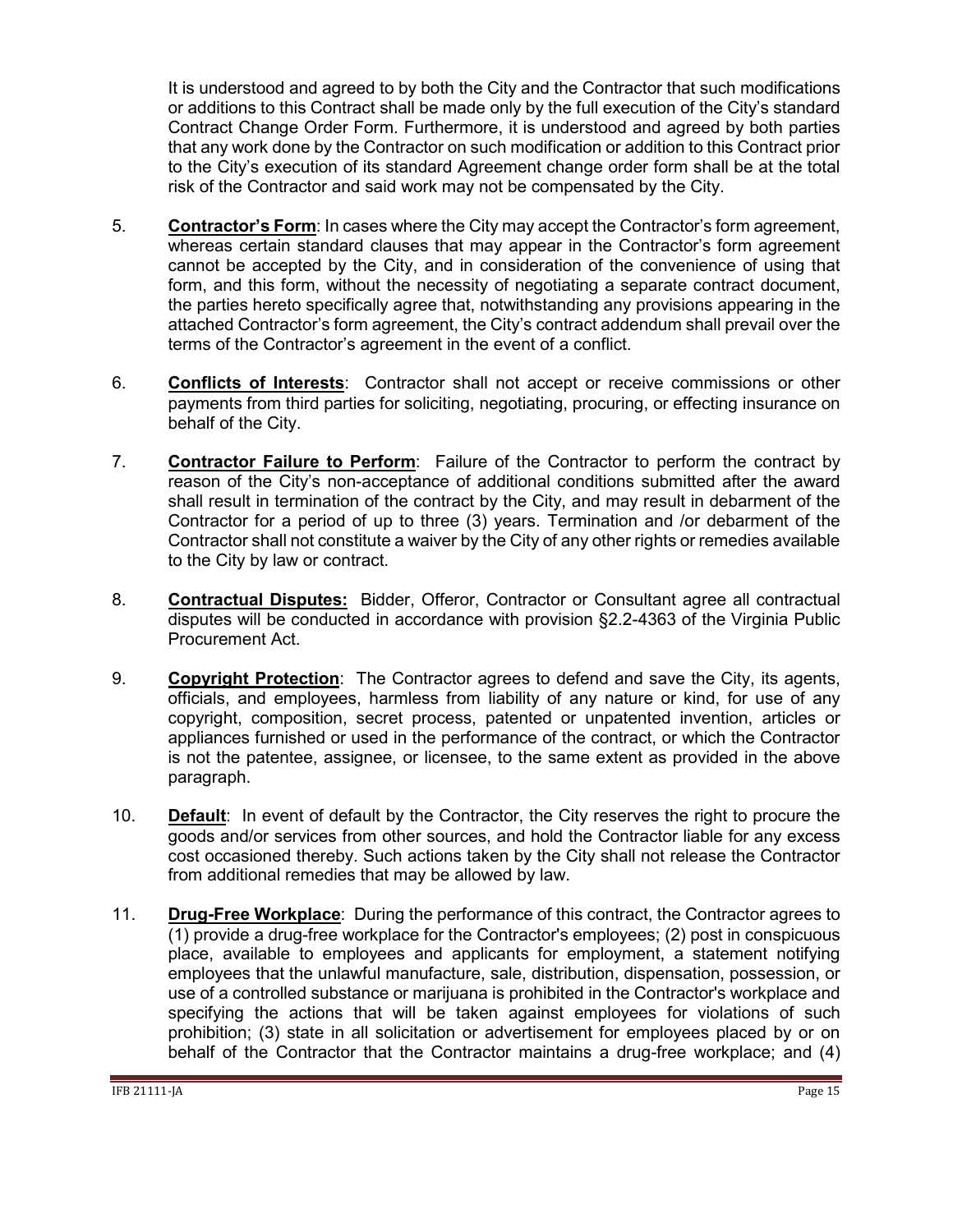include the provisions of the foregoing clauses in every subcontract or purchase order of over \$10,000, so that the provisions will be binding upon each subcontractor or vendor.

For the purposes of this section, "drug-free workplace" means a site for the performance of work done in connection with a specific contract awarded to a Contractor, the employees of whom are prohibited from engaging in the unlawful manufacture, sale, distribution, dispensation, possession or use of any controlled substance or marijuana during the performance of the contract.

- 12. **Entire Agreement**: This contract and any additional or supplementary documents incorporated herein by reference contain all the terms and conditions agreed upon by the parties hereto, and no other agreements, oral or otherwise, regarding the subject matter of this contract or any part thereof shall have any validity or bind any of the parties hereto. This contract shall not be modified, altered, changed or amended unless in writing and signed by the parties hereto.
- 13. **Exemption from Taxes**: The City is exempt from state sales tax and federal excise tax. A tax exempt certificate indicating the City's tax exempt status will be furnished by the City upon request.
- 14. **Governing Law**: This Contract is made, entered into, and shall be performed in the City of Suffolk, Virginia, and shall be governed by the applicable laws of the Commonwealth of Virginia without regard to its conflict of law rules. In the event of litigation concerning this Contract, the parties agree to the exclusive jurisdiction and venue of the Circuit Court of the City of Suffolk, Virginia; however, in the event that the federal court has jurisdiction over the matter, then the parties agree to the exclusive jurisdiction and venue of the U.S. District Court for the Eastern District of Virginia, Norfolk Division.

The Contractor shall not cause a delay in services because of the pending litigation or during litigation proceedings, except with the express, written consent of the City or written instruction/order from the Court.

15. **Indemnification**: Contractor shall defend and indemnify the City, and the City's employees, agents, and volunteers, from and against any and all damage claim, liability, cost, or expense (including, without limitation, attorney's fees and court costs) of every kind and nature (including, without limitation, those arising from any injury or damage to any person, property or business) incurred by or claimed against the Contractor, its employees, agents, and volunteers, or incurred by or claimed against the City, the City's employees, agents, and volunteers, arising out of, or in connection with, the performance of all services hereunder by the Contractor. This indemnification includes, but is not limited to, any financial or other loss, including, but not limited to, any adverse regulatory, agency or administrative sanction or civil penalties, incurred by the City due to the negligent, fraudulent or criminal acts of the Contractor or any of the Contractor's officers, shareholders, employees, agents, consultants, sub-consultants, or any other person or entity acting on behalf of the Contractor. Unless otherwise provided by law, the Contractor indemnification obligations hereunder shall not be limited in any way by the amount or type of damages, compensation, or benefits payable by or for the Contractor under workers' compensation acts, disability benefit acts, other employee benefit acts, or benefits payable under any insurance policy. This paragraph shall survive the termination of the contract including any renewal or extension thereof.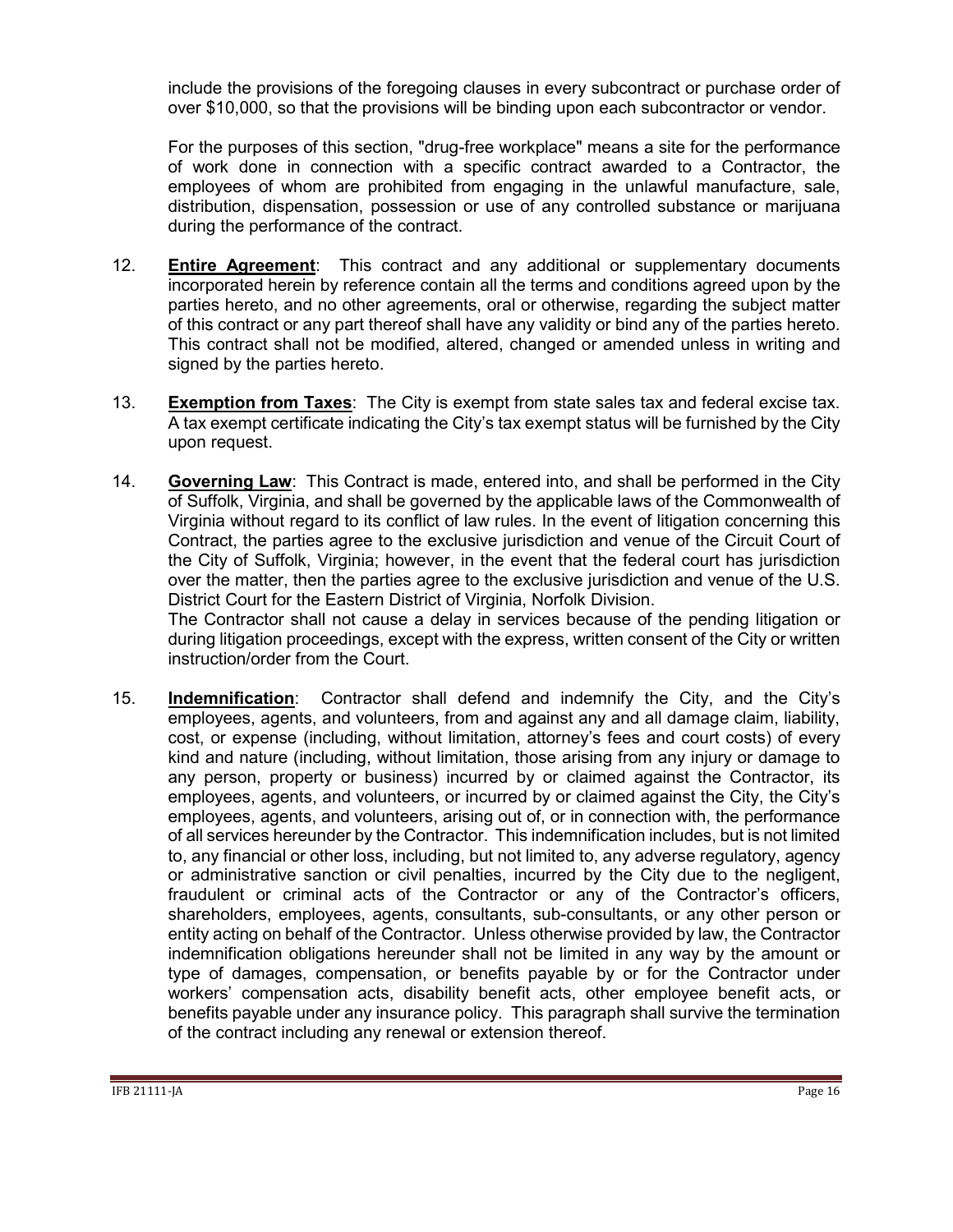- 16. **Independent Contractor**: The Contractor and any employees, agents, or other persons or entities acting on behalf of the Contractor shall act in an independent capacity and not as officers, employees, or agents of the City.
- 17. **Payment Terms**: Payment terms shall be 'Net 45' days, from the date of Contractor invoice approval by the City.

Payment terms, if offered, shall not be considered in determining the low bidder.

Discount period, if offered, shall be computed from the date of proper receipt of the Contractor's correct invoice, or from the date of acceptable receipt of the goods and/or services, whichever is latest.

The payment terms stated herein must appear on the Contractor's invoice. Failure to comply with this requirement shall result in the invoice being returned to the Contractor for correction.

Late payment charges shall not exceed the allowable rate specified by the Commonwealth of Virginia Prompt Payment Act. (1% per month)

Contractor shall submit invoices in duplicate, such statement to include detailed breakdown of all charges, and shall be based on completion of tasks or deliverables.

Individual Contractors shall provide their social security numbers, and proprietorships, partnerships, and corporations shall provide their federal employer identification number on their submittal.

The City prefers to make payment with the City's Purchasing Card. Typically this enables faster payments to the Contractor. Are you willing and able to accept this type of payment?

**Yes**\_\_\_\_ **No**\_\_\_\_

- 18. **Laws, Regulations**: The Contractor shall keep fully informed of all federal, state, and local laws, ordinances and regulations that in any manner affect the conduct of the work. The Contractor shall at all times observe and comply with all such laws, ordinances and regulations.
- 19. **Contractor's License**: If any of the services promulgated under this solicitation consist of construction work, it is required under Title 54.1, Chapter 11, Code of Virginia, for a Contractor who performs or manages construction, removal, repair, or improvement when the total value referred to in a single contract or project is:

One hundred twenty thousand dollars (\$120,000) or more, or the total value of all such construction, removal, repair or improvements undertaken by such person within any twelve-month period is seven hundred fifty thousand dollars (\$ 750,000) or more shall show evidence of being licensed as a Class A Contractor.

Ten thousand dollars (\$10,000) or more, but less than one hundred twenty thousand dollars (\$120,000) or the total value of all such construction, removal, repair, or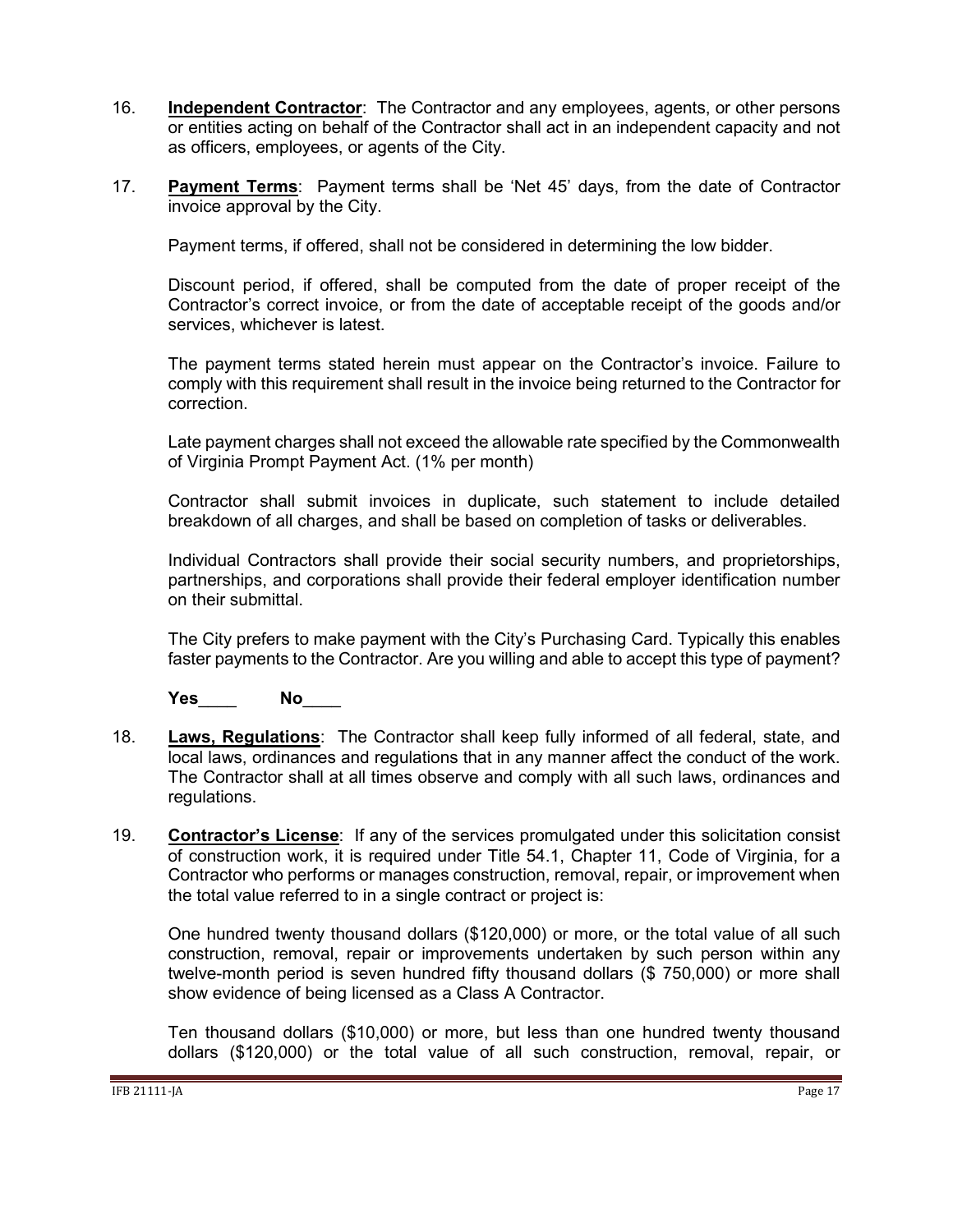improvement undertaken by such person within any twelve-month period is one hundred and fifty thousand dollars (\$150,000) or more, but less than seven hundred fifty thousand dollars (\$750,000) shall show evidence of being licensed as a Class B Contractor.

Over one thousand (\$1,000) but less than ten thousand (\$10,000), or the total value of all such construction, removal, repair, or improvements undertaken by such person within any twelve-month period is one hundred and fifty thousand dollars (\$150,000) shall show evidence of being licensed as a Class C Contractor.

The City shall require master certification as a condition of licensure or certification of electrical, plumbing and heating, ventilation and air conditions Contractors.

A valid business license from the City may be required. The contractor shall complete whichever of the following notations is appropriate:

| "Licensed Class A Virginia Contractor Number | ,, |
|----------------------------------------------|----|
| "Licensed Class B Virginia Contractor Number | ,, |
| "Licensed Class C Virginia Contractor Number | ,, |

- 20. **License Requirement**: All firms doing business in the City of Suffolk are required to be licensed in accordance with the City of Suffolk business license ordinance. Wholesale and retail merchants without a business location in the City of Suffolk are exempt from this requirement. Any questions concerning business licenses should be directed to the Commissioner of the Revenue's Office, (757) 514-4260 or email [comrev@suffolkva.us](mailto:comrev@suffolkva.us)
- 21. **Payments to Subcontractors:** Within seven (7) days after receipt of amounts paid by the City for work performed by a subcontractor under this contract, the Contractor shall either:
	- a. Pay the subcontractor for the proportionate share of the total payment received from the City attributable to the work performed by the subcontractor under this contract; or
	- b. Notify the City and Subcontractor, in writing, of his intention to withhold all or a portion of the subcontractor's payment and reason for non-payment.

The Contractor shall pay interest to the Subcontractor on all amounts owed that remain unpaid beyond the seven (7) day period except for amounts withheld as allowed in Item b. above.

Unless otherwise provided under the terms of this contract, interest shall accrue at the rate of one percent (1%) per month.

The Contractor shall include in each of its subcontracts a provision requiring each subcontractor to include or otherwise be subject to the same payment and interest requirements as set forth above with respect to each lower-tier subcontractor.

The Contractor's obligation to pay an interest charge to a subcontractor pursuant to the provision my not be construed to be an obligation to the City.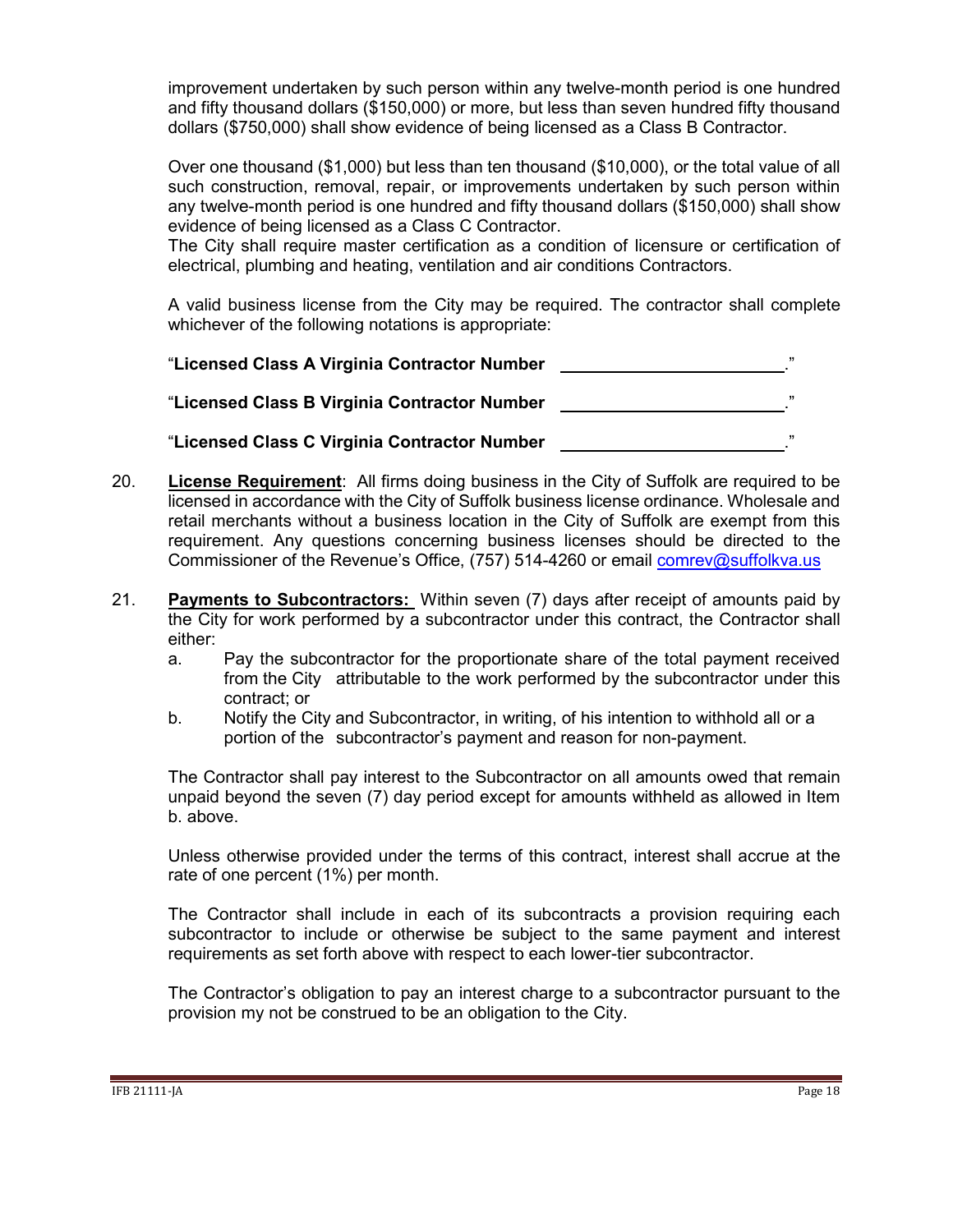- 22. **Records and Inspection**: The Contractor shall maintain full and accurate records with respect to all matters covered under the contract, including, without limitation, accounting records, written policies, procedures, time records, telephone records, and any other supporting evidence used to memorialize, reflect, and substantiate charges or fees related to this contract. The Contractor's records shall be open to inspection and subject to audit and/or reproduction, during normal working hours, by the City and its employees, agents or authorized representatives after giving at least three (3) days' notice to the Contractor by the City. The City shall have access to such records from the effective date of this contract, for the duration of the contract, and for five (5) years after the date of final payment by the City to the Contractor pursuant to this contract or any renewal or extension of the contract. The City's employees, agents or authorized representatives shall have access to the Contractor's facilities, shall have access to all necessary records and shall be provided adequate and appropriate work space, in order to conduct audits.
- 23. **Responsibility of Contractor**: The Contractor shall, without additional costs or fee to the City, correct or revise any errors or deficiencies in his performance. Neither the City's review, approval, acceptance of, or payment for any of the services required under this Agreement shall be deemed a waiver of rights by the City, and the Contractor shall remain liable to the City for all costs which are incurred by the City as a result of the Contractor's negligent performance of any of the services furnished under this Agreement.
- 24. **Rights and Remedies Not Waived**: In no event shall the making by the City of any payment to the Contractor, or the waiver by the City of any provision under this contract including any obligation of the Contractor, constitute or be construed as a waiver by the City of any other provision, obligation, breach of covenant, or any default which may exist under this contract on the part of the Contractor, and the making of any such payment by the City while any such breach or default exists shall not impair or prejudice any right or remedies available to the City.
- 25. **Safety**: All Contractors and sub-contractors performing services for the City are required to and shall comply with all Occupational Safety and Health Administration (OSHA), State and City Safety and Occupational Health Standards and any other applicable rules and regulations. Also all Contractors and sub-contractors shall be held responsible for the safety of their employees and any unsafe acts or conditions that may cause injury or damage to persons or property within and around the work site area under this contract.
- 26. **Scheduling and Delays**: The parties to this Contract acknowledge that all or part of the work to be performed hereunder may be delayed and extended at the option of the City. Such delays may be caused by delays, denials and modifications of the various state or federal permits, or for other reasons. The City shall not be required to pay any of the Contractor's direct or indirect costs, or claims for compensation, extended overhead, or other damage or consequential damages arising out of or related to any delays or interruptions required or ordered by the City. If the City delays the project for any reason for a continuous period of ninety (90) days or more, the City and Contractor will negotiate a mutually agreeable adjustment to the Contractor's award amount. Notwithstanding the above, in construction contracts, to the extent that an unreasonable delay is caused by the act or omissions of the City due to causes within the City's control, the above waiver or release shall not apply.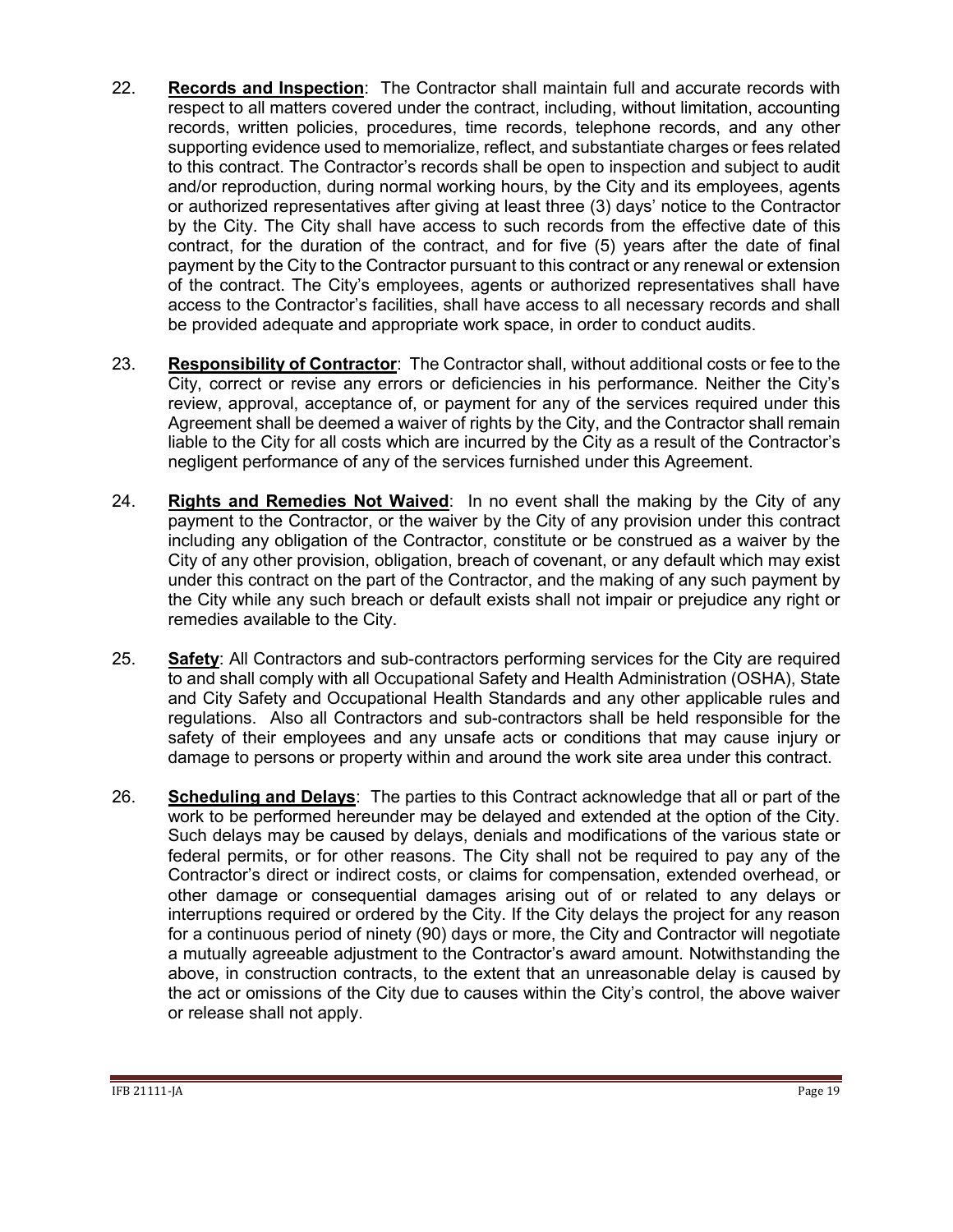- 27. **Severability**: If any provision of this contract or the application thereof to any person or circumstances shall to any extent be invalid or unenforceable, the remainder of this contract, or the application of such provision to persons or circumstances other than those which it is invalid or unenforceable, shall not be affected hereby, and each provision of this contract shall be valid and enforced to the full extent permitted by law.
- 28. **Termination for Convenience**: The City may at any time, and for any reason, terminate this Contract by written notice to Contractor specifying the termination date, which shall be not less than thirty (30) days from the date such notice is mailed.

Notice shall be given to Contractor by certified mail/return receipt requested at the address set forth in Contractor's Bid Proposal or as provided in this Contract. In the event of such termination, Contractor shall be paid such amount as shall compensate Contractor for the work satisfactorily completed, and accepted by the City, at the time of termination. If the City terminates this Contract, Contractor shall withdraw its personnel and equipment, cease performance of any further work under this Contract, and turn over to the City any work completed or in process for which payment has been made.

29. **Termination for Cause**: In the event that Contractor shall for any reason or through any cause be in default of the terms of this Contract, the City may give Contractor written notice of such default by certified mail/return receipt requested at the address set forth in Contractor's Bid or as provided in this Contract.

Unless otherwise provided, Contractor shall have ten (10) days from the date such notice is mailed in which to cure the default. Upon failure of Contractor to cure the default, the City may immediately cancel and terminate this Contract as of the mailing date of the default notice.

Upon termination, Contractor shall withdraw its personnel and equipment, cease performance of any further work under the Contract, and turn over to the City any work in process for which payment has been made. In the event of violations of law, safety or health standards and regulations, this Contract may be immediately cancelled and terminated by the City and provisions herein with respect to opportunity to cure default shall not be applicable.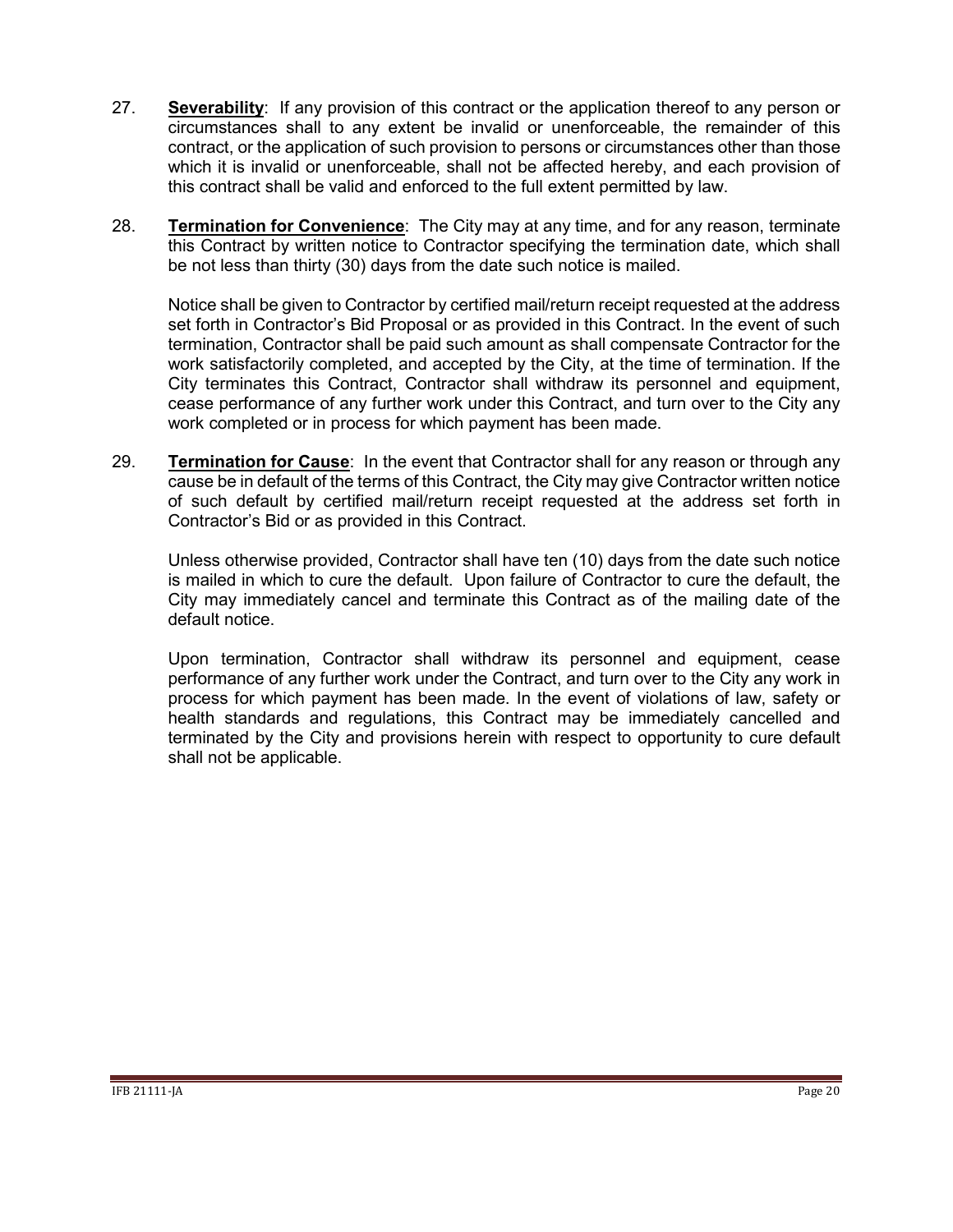# BID FORM

<span id="page-20-0"></span>

**TO:** City of Suffolk, VA **BID:** *Towing & Recovery Services* Purchasing Division *City-Maintained Vehicles* 441 Market Street **DUE: May 18, 2021 TIME:** 3:00 p.m., Local

Quote firm unit prices below, exclusive of all taxes, to provide all labor, equipment, materials, supplies, licenses, etc. necessary to provide annual towing services for City-maintained vehicles in accordance with all specifications, terms, and conditions herein.

**Pricing shall be all inclusive to include labor, equipment, materials, and all miscellaneous items required to execute each assigned tas**k. As an option, the City may decide to split the award between "light-duty" towing and "heavy-duty" towing. Decision to split the award or award the bid in total will be at the sole discretion of the City.

# **LIGHT-DUTY VEHICLES/EQUIPMENT**

#### **A. Towing Services**

| <b>ITEM</b><br>NO. | <b>ANNUAL</b><br><b>QUANTITY</b> | <b>DESCRIPTION</b>                                                                                                                   | <b>UNIT</b><br><b>PRICE</b> | <b>AMOUNT</b> |
|--------------------|----------------------------------|--------------------------------------------------------------------------------------------------------------------------------------|-----------------------------|---------------|
| 1 <sub>1</sub>     | 100 Tows                         | <b>Standard Automobiles, Light</b><br><b>Trucks, and Minivans (Class 1)</b>                                                          |                             |               |
|                    |                                  | <b>Cradle or Underlift</b>                                                                                                           |                             |               |
|                    |                                  | Flat rate per tow up to and including<br>25 miles                                                                                    |                             |               |
| 2.                 | 100 Miles                        | <b>Additional Mileage:</b><br>Charge for Item #1 per mile for over 25<br>miles                                                       |                             |               |
|                    |                                  |                                                                                                                                      |                             |               |
| 3.                 | 50 Tows                          | <b>Full Size Pickups, Sport Utility, and</b><br><b>Full Size Vans (Class 2)</b><br>Flat rate per tow up to and including<br>25 miles |                             |               |
| $\overline{4}$ .   | 100 Miles                        | <b>Additional Mileage:</b><br>Charge for Item #3 per mile for over 25<br>miles                                                       |                             |               |
|                    |                                  |                                                                                                                                      |                             |               |
| 5.                 | 20 Hours                         | <b>Stand Time:</b><br>Time on site only (per hour charge)                                                                            |                             |               |
| 6.                 | 10 Trips                         | <b>Surcharge for weekend or holiday</b><br>service:<br>charge "per trip")                                                            |                             |               |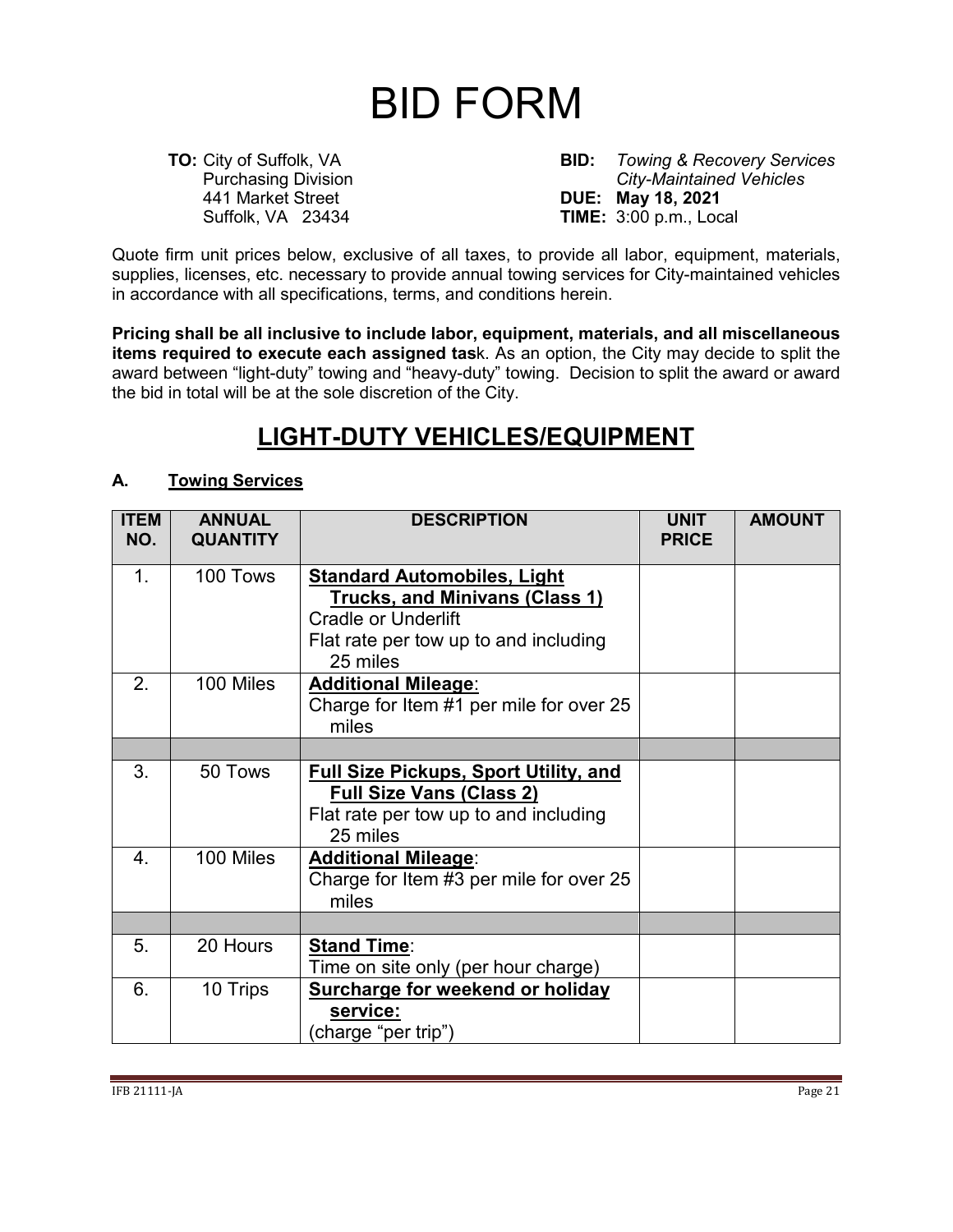| <b>ITEM</b><br>NO. | <b>ANNUAL</b><br><b>QUANTITY</b> | <b>DESCRIPTION</b>                           | <b>UNIT</b><br><b>PRICE</b> | <b>AMOUNT</b> |
|--------------------|----------------------------------|----------------------------------------------|-----------------------------|---------------|
| $\overline{7}$     | 20 Hours                         | <b>Standard Automobiles, Light</b>           |                             |               |
|                    |                                  | Trucks, and Minivans (Class 1)               |                             |               |
|                    |                                  | (Price per hour)                             |                             |               |
| 8.                 | 40 Hours                         | <b>Full Size Pickups, Sport Utility, and</b> |                             |               |
|                    |                                  | <b>Full Size Vans (Class 2):</b>             |                             |               |
|                    |                                  | (Price per hour)                             |                             |               |

**B. Recovery services for vehicles retrieved from "other than lanes of travel" (light):**

#### **C. Miscellaneous**

| <b>ITEM</b><br>NO. | <b>ANNUAL</b><br><b>QUANTITY</b> | <b>DESCRIPTION</b>                                                                                                                     | <b>UNIT</b><br><b>PRICE</b> | <b>AMOUNT</b> |
|--------------------|----------------------------------|----------------------------------------------------------------------------------------------------------------------------------------|-----------------------------|---------------|
| 9.                 | 25 Each                          | Change flat tire on Standard Light-<br>Duty Vehicles (charge per tire)                                                                 |                             |               |
| 10.                | 5 Trips                          | Flat fee charged if dispatched to tow<br>vehicle, and vehicle has already been<br>towed or towing is not required (charge<br>per trip) |                             |               |

**TOTAL for Towing for Light-Duty Vehicles (A, B, & C): \$\_\_\_\_\_\_\_\_\_\_\_\_\_\_\_**

\*\*\*\*\*\*\*\*\*\*\*\*\*\*\*\*\*\*\*\*\*\*\*\*\*\*\*\*\*\*\*\*\*\*\*\*\*\*\*\*\*\*\*\*\*\*\*\*\*\*\*\*\*\*\*\*\*\*\*\*\*\*\*\*\*\*\*\*\*\*\*\*\*\*\*\*\*\*\*\*\*\*\*\*\*\*\*\*\*\*\*\*\*\*\*\*\*\*\*\*\*\*\*\*\*\*\*\*\*

# **MEDIUM/HEAVY/SUPER HEAVY-DUTY VEHICLES/EQUIPMENT**

### **A. Towing Services**

| <b>ITE</b><br>M<br>NO. | <b>ANNUAL</b><br><b>QUANTITY</b> | <b>DESCRIPTION</b>                                                                     | <b>UNIT</b><br><b>PRICE</b> | <b>AMOUNT</b> |
|------------------------|----------------------------------|----------------------------------------------------------------------------------------|-----------------------------|---------------|
| $\mathbf 1$            | 30 Tows                          | <b>Medium-Duty (Classes 3-6):</b><br>Flat rate per tow up to and including 25<br>miles |                             |               |
| 2 <sub>1</sub>         | 100 Miles                        | <b>Additional Mileage:</b><br>Charge for Item #1 per mile for over 25<br>miles         |                             |               |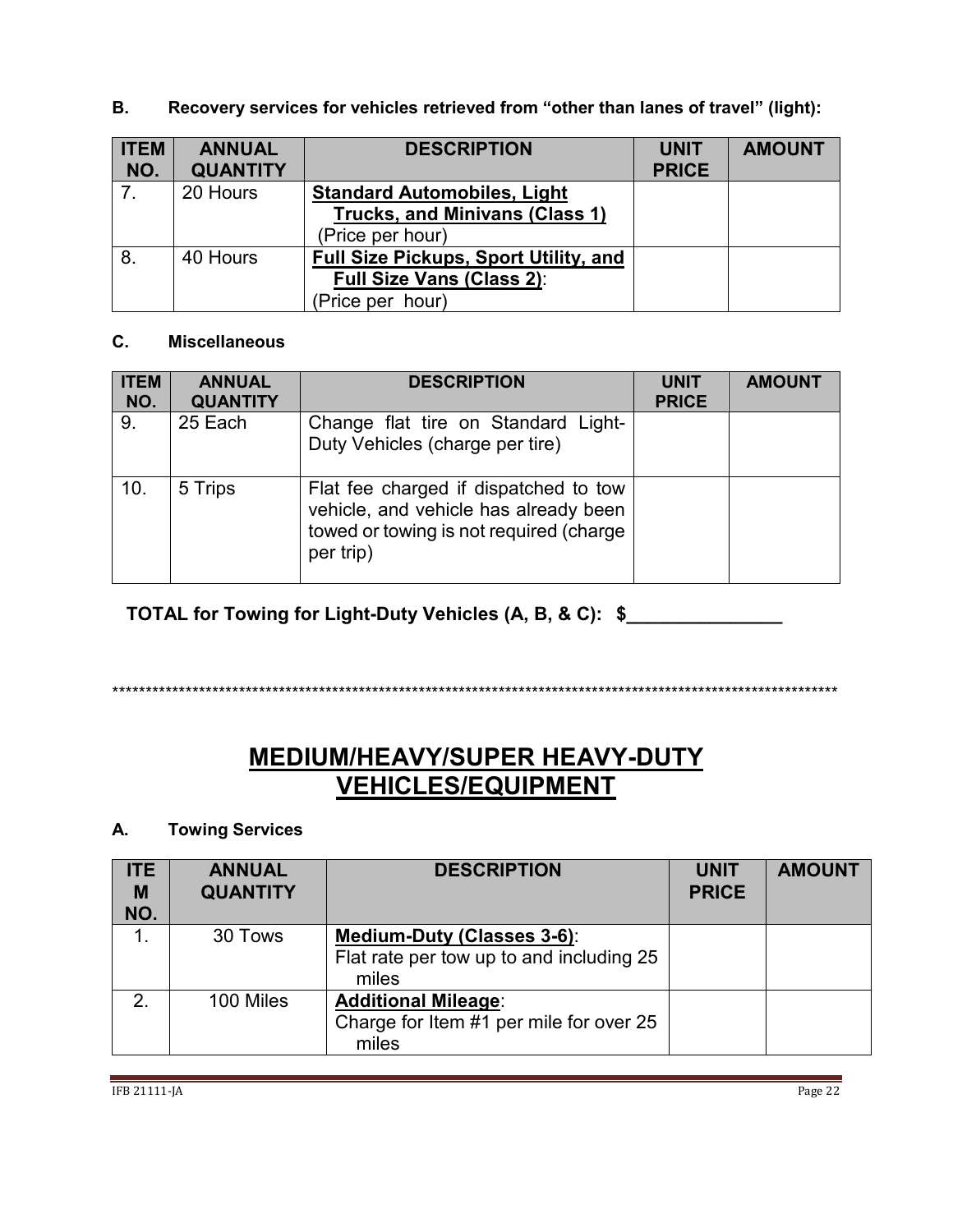| 3.               | 70 Tows   | Heavy-Duty (Class 7):<br>Flat rate per tow up to and including 25<br>miles      |  |
|------------------|-----------|---------------------------------------------------------------------------------|--|
| $\overline{4}$ . | 100 Miles | <b>Additional Mileage:</b><br>Charge for Item #3 per mile for over 25<br>miles  |  |
|                  |           |                                                                                 |  |
| 5.               | 30 Tows   | Super Heavy-Duty (Class 8)<br>Flat rate per tow up to and including 25<br>miles |  |
| 6.               | 300 Miles | <b>Additional Mileage:</b><br>Charge for Item #5 per mile for over 25<br>miles  |  |
|                  |           |                                                                                 |  |
| 7 <sub>1</sub>   | 20 Hours  | <b>Stand Time:</b><br>Time on site only (per hour charge)                       |  |
| 8.               | 10 Trips  | <b>Surcharge for weekend or holiday</b><br>service:<br>(charge "per trip")      |  |

## **B. Recovery Services for Vehicles retrieved from "other than lanes of travel" (heavy):**

| <b>ITEM</b><br>NO. | <b>ANNUAL</b><br><b>QUANTITY</b> | <b>DESCRIPTION</b>                                    | <b>UNIT</b><br><b>PRICE</b> | <b>AMOUNT</b> |
|--------------------|----------------------------------|-------------------------------------------------------|-----------------------------|---------------|
| 9.                 | 60 Hours                         | <b>Medium-Duty (Classes 3-6)</b><br>(Price per hour)  |                             |               |
| 10.                | 60 Hours                         | <b>Heavy-Duty (Class 7)</b><br>(Price per hour)       |                             |               |
| 11.                | 20 Hours                         | <b>Super Heavy-Duty (Class 8)</b><br>(Price per hour) |                             |               |

## **C. Transport Services**

| <b>ITEM</b> | <b>ANNUAL</b>   | <b>DESCRIPTION</b>                  | <b>UNIT</b>  | <b>AMOUNT</b> |
|-------------|-----------------|-------------------------------------|--------------|---------------|
| NO.         | <b>QUANTITY</b> |                                     | <b>PRICE</b> |               |
| 12.         | 50 Hours        | Transport Services--Loading and     |              |               |
|             |                 | <b>Unloading</b>                    |              |               |
|             |                 | (Price per hour)                    |              |               |
| 13.         | 400 Miles       | <b>Transport Services - Hauling</b> |              |               |
|             |                 | (Price per mile)                    |              |               |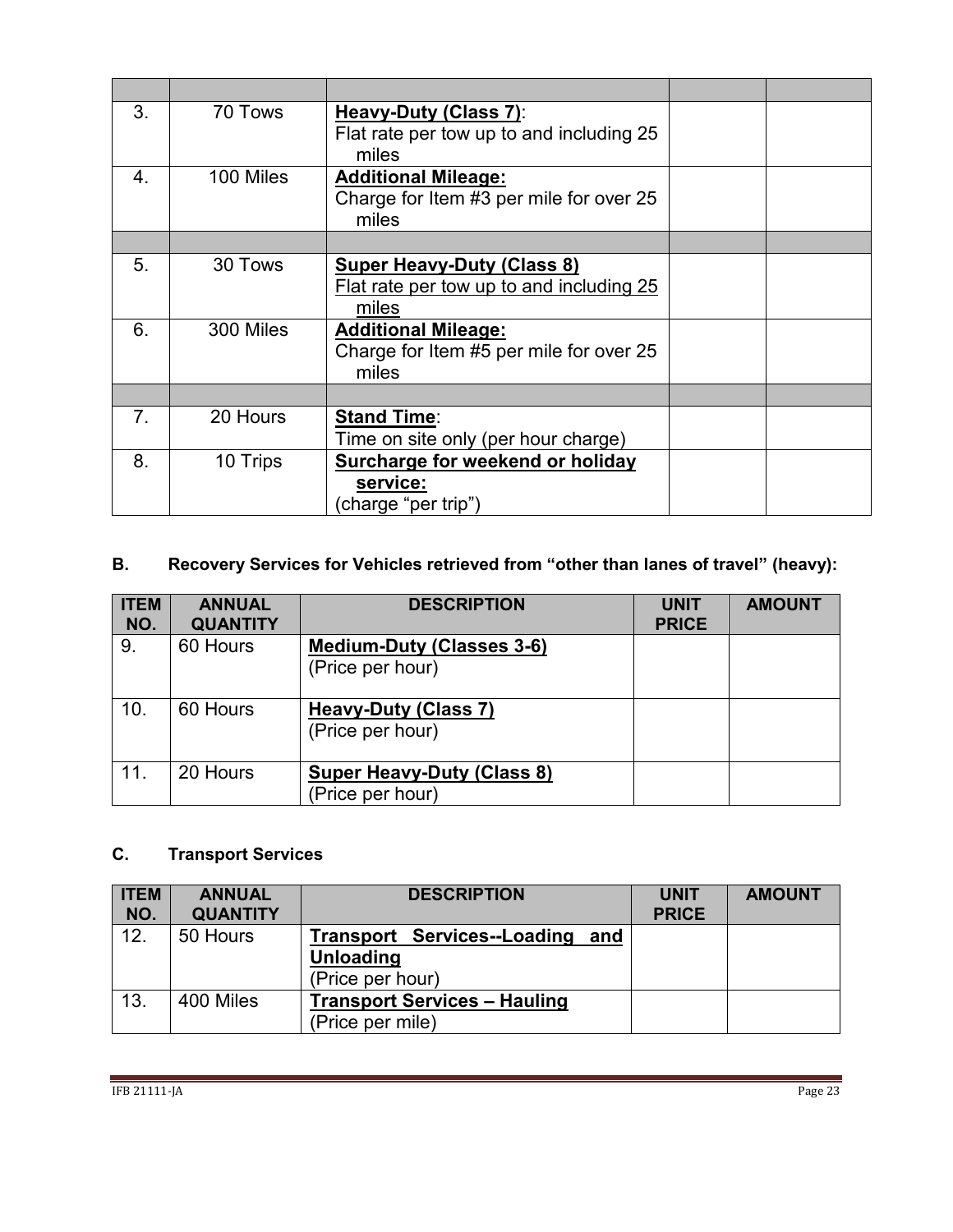#### **D. Miscellaneous**

| <b>ITEM</b><br>NO. | <b>ANNUAL</b><br><b>QUANTITY</b> | <b>DESCRIPTION</b>                                                                                                                  | <b>UNIT</b><br><b>PRICE</b> | <b>AMOUNT</b> |
|--------------------|----------------------------------|-------------------------------------------------------------------------------------------------------------------------------------|-----------------------------|---------------|
| 14.                | 5 Trips                          | Flat fee charged if dispatched to tow<br>vehicle, and vehicle has already been<br>towed or towing not required (charge<br>per trip) |                             |               |

**TOTAL for Towing for Heavy Vehicles (A, B, C & D): \$\_\_\_\_\_\_\_\_\_\_\_\_\_\_\_**

#### GRAND TOTAL FOR LIGHT AND HEAVY EQUIPMENT: \$

**List employees below who have received their Class A certification (for heavy towing services only)**:

| r |  |  |
|---|--|--|
| , |  |  |

#### **EQUIPMENT LISTING**

**List all the equipment intended to be used in performing the services required in this IFB. Provide a complete description of equipment, and include whether it is owned or leased. Add additional pages, if needed.**

| 2. |  |  |
|----|--|--|
| 3. |  |  |
| 4. |  |  |
| 5. |  |  |
| 6. |  |  |
| ⇁  |  |  |
| 8. |  |  |
| 9  |  |  |
|    |  |  |

**Contact person:\_\_\_\_\_\_\_\_\_\_\_\_\_\_\_\_\_\_\_\_\_\_\_\_ 24-Hour Phone No.\_\_\_\_\_\_\_\_\_\_\_\_\_\_\_\_\_\_\_\_**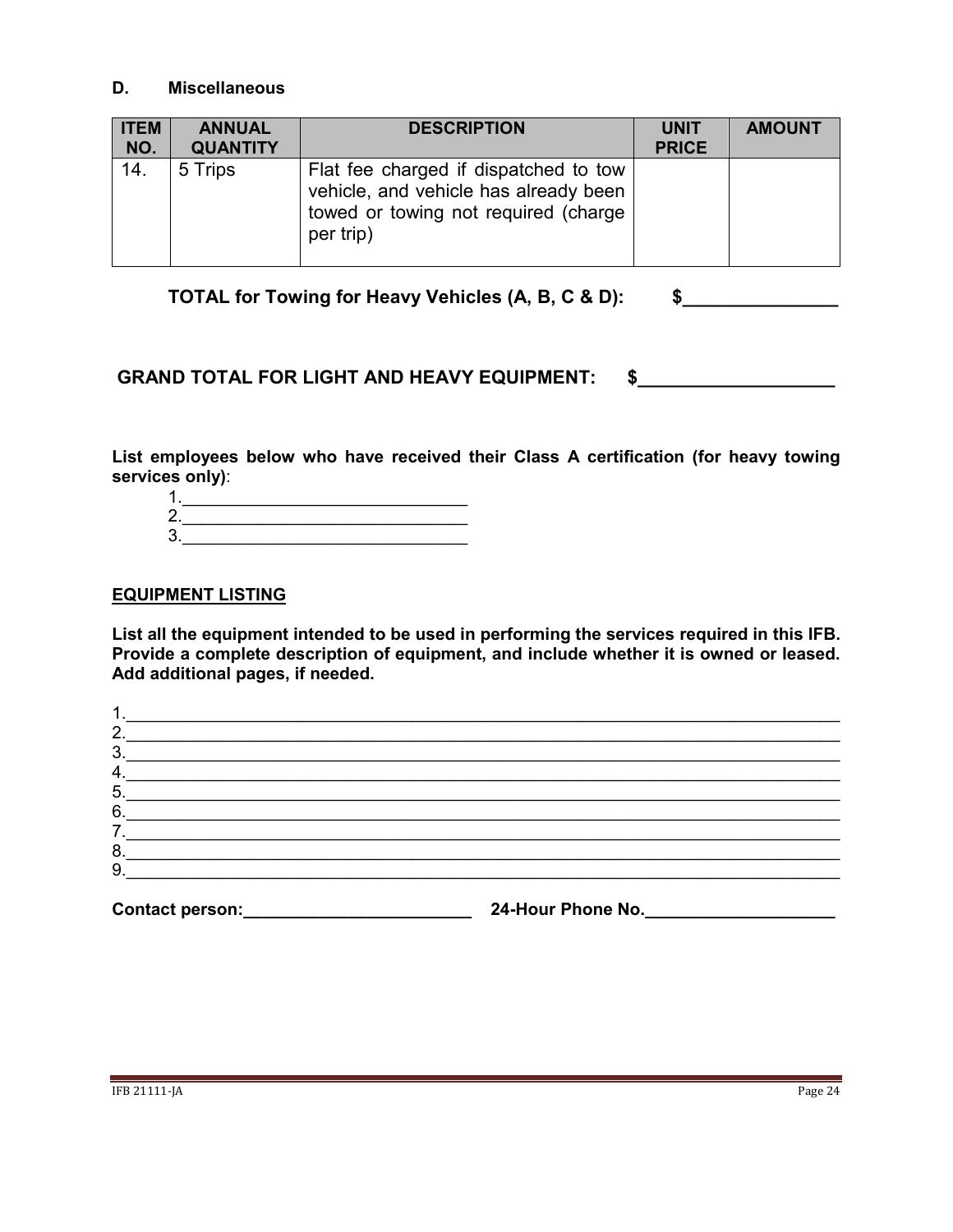# **REFERENCES**

Indicate below a listing of at least three (3) recent references for whom you have provided similar services. Include the date that services were furnished and the name, address, and phone number of the person we have your permission to contact.

| <b>Client/Address</b> | <b>Date</b> | <b>Contact Person</b> | Phone No. |
|-----------------------|-------------|-----------------------|-----------|
| 1)                    |             |                       |           |
| 2)                    |             |                       |           |
| 3)                    |             |                       |           |

**Payment Terms/Discounts**\_\_\_\_\_\_\_\_\_\_\_\_\_\_\_\_\_\_\_\_\_\_\_\_ (Suffolk's payment schedule: items accepted and invoiced by 10th of month will be paid month end. Cash discounts offered for less than 30 days from receipt of proper invoice will not be considered in award.)

#### **Bidder has included the following with his BID FORM (please check √):**

- "Anti-collusion/Nondiscrimination/Drug Free Workplace" clause
	- Proof of Authority to Transact Business in Virginia form
- Acknowledgement of all issued Addenda
- Entire Bid Package filled out and returned

#### **Bidder has examined copies of all the Bid Documents including the following Addenda:**

| Date                                                          | Number |            |           |
|---------------------------------------------------------------|--------|------------|-----------|
|                                                               |        |            |           |
|                                                               |        |            |           |
| I will accept payment by means of the City's Purchasing Card. |        | <b>Yes</b> | <b>No</b> |
| I will accept electronic transfer of funds as payment.        |        | <b>Yes</b> | <b>No</b> |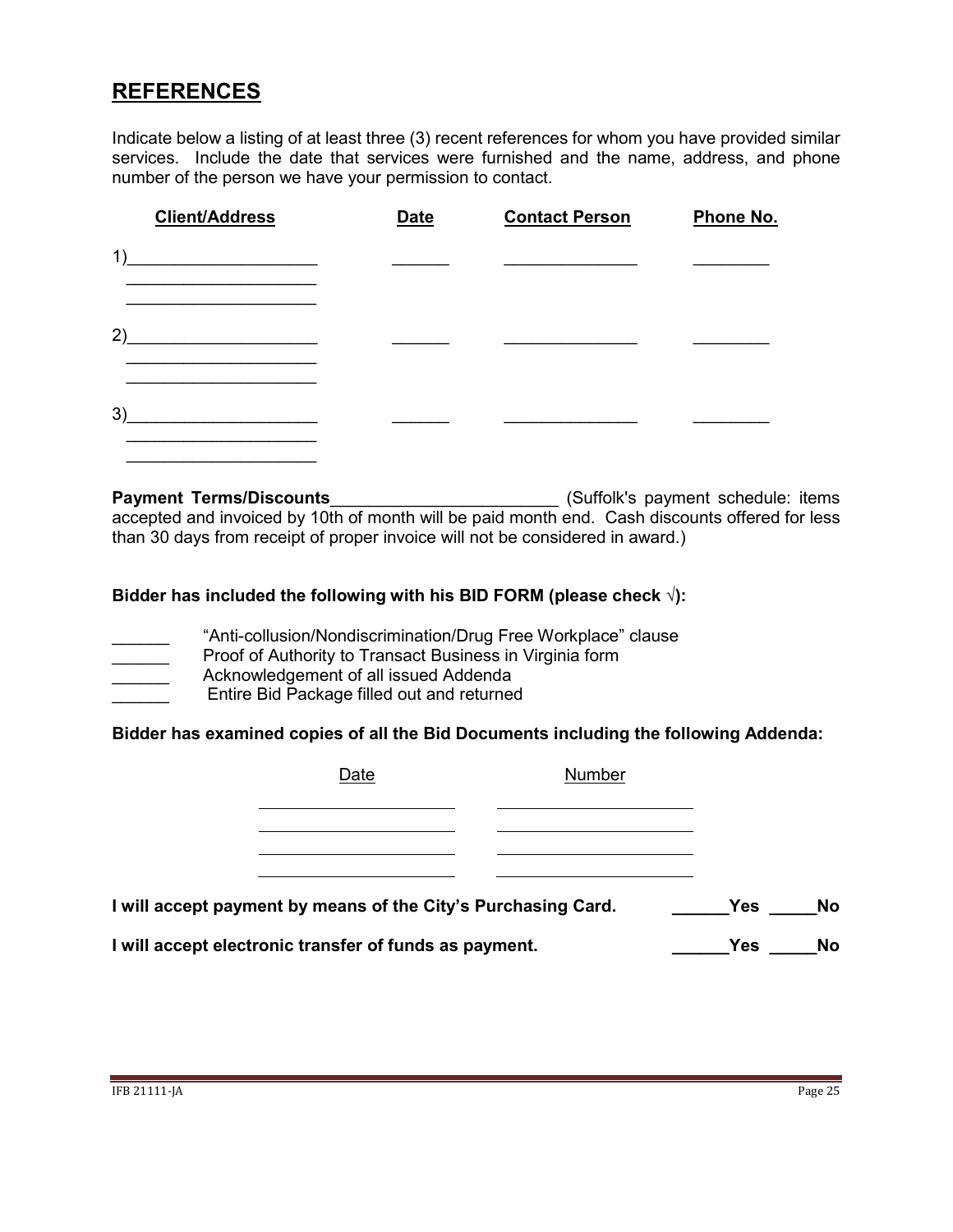# **BIDDER:**

| <b>Company Name</b>                  |       |
|--------------------------------------|-------|
| <b>Address</b>                       |       |
|                                      |       |
| Person Quoting                       | Title |
| Telephone No.                        |       |
|                                      |       |
| Social Security Number or FIN Number |       |

I certify that this bid is made without prior understanding, agreement, or connection with any corporation, firm, or person submitting a bid for the same equipment/materials/ service and is in all respects fair and without collusion or fraud. I understand that collusive bidding is a violation of State and Federal law and can result in fines, prison sentences and civil damage awards. I agree to abide by all conditions of this bid and certify that I am authorized to sign this bid for the bidder.

I certify by my signature below that I have received the documents associated with this bid and understand that the review for completeness of these bid documents and the understanding and comprehension of the bid specifications is solely my responsibility; based on this, by my signature below I waive all rights to further claims against the City of Suffolk that the document were incomplete or not understandable.

I certify that the bidder represented herein is eligible to bid with respect to all applicable sections of State and Local Government Conflict of Interest Act, Code of Virginia, Section 2.1-639.1 et. seq.

| Signature |  |
|-----------|--|
|           |  |
|           |  |

| <b>Date</b> |  |  |  |  |  |
|-------------|--|--|--|--|--|
|             |  |  |  |  |  |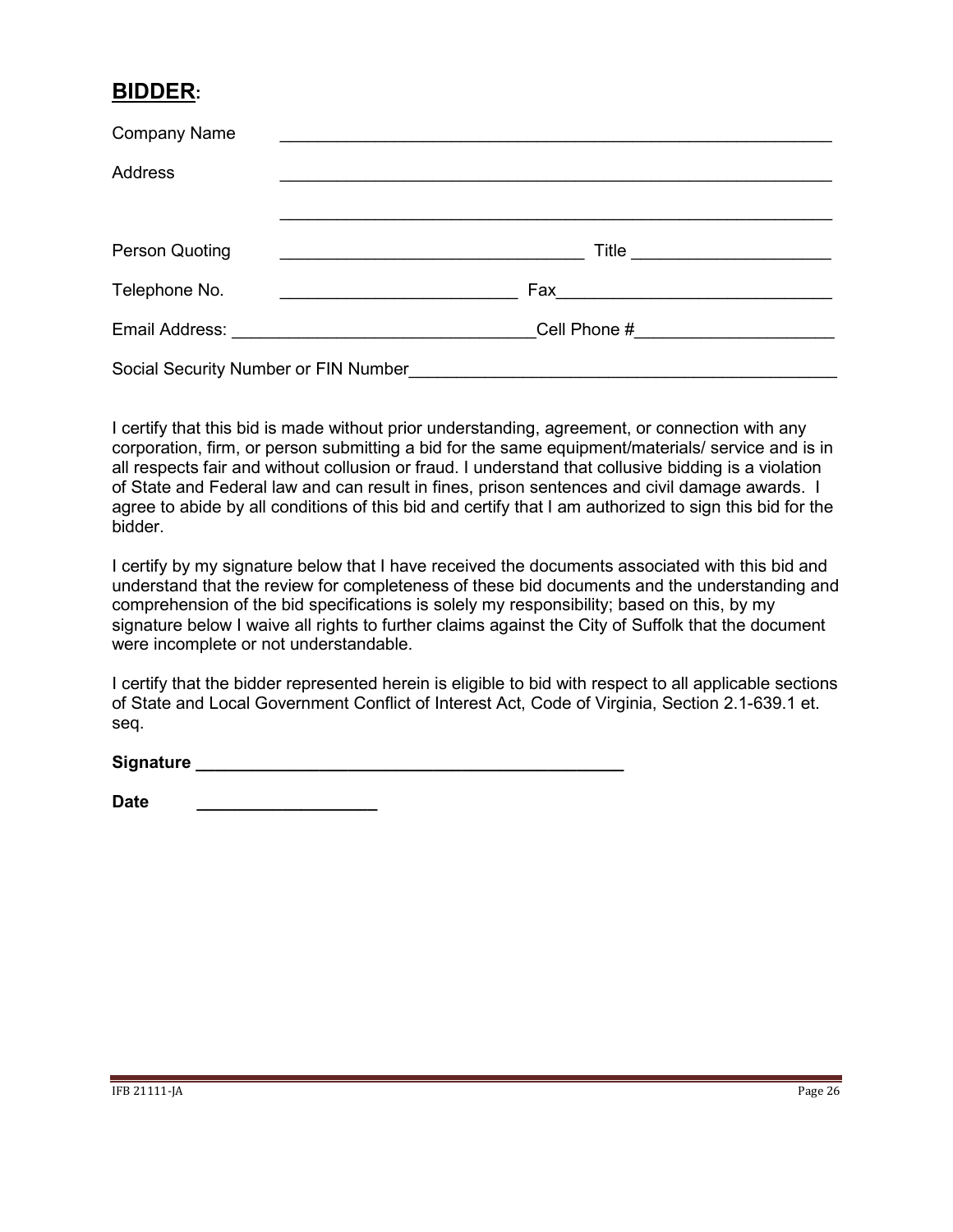# **EXCEPTIONS PAGE**

IFB No. 21111-JA

#### <span id="page-26-0"></span>**EXCEPTIONS**:

Check the appropriate statement below, as applicable:

( ) Provider understands and agrees to all terms, conditions, requirements, and specifications stated herein.

| Firm: |  |
|-------|--|
| Date: |  |

( ) Provider takes exception to terms, conditions, requirements, or specifications stated herein (Provider must itemize all exceptions below and return with this bid):

| Firm:       |  |  |  |
|-------------|--|--|--|
| Date:       |  |  |  |
| Exceptions: |  |  |  |
|             |  |  |  |
|             |  |  |  |
|             |  |  |  |
|             |  |  |  |
|             |  |  |  |
|             |  |  |  |
|             |  |  |  |
|             |  |  |  |
|             |  |  |  |
|             |  |  |  |
|             |  |  |  |
|             |  |  |  |

Providers should note that any exceptions taken from the stated terms and/or specifications may be cause for their submittal to be deemed "non-responsive", risking the rejection of their submittal.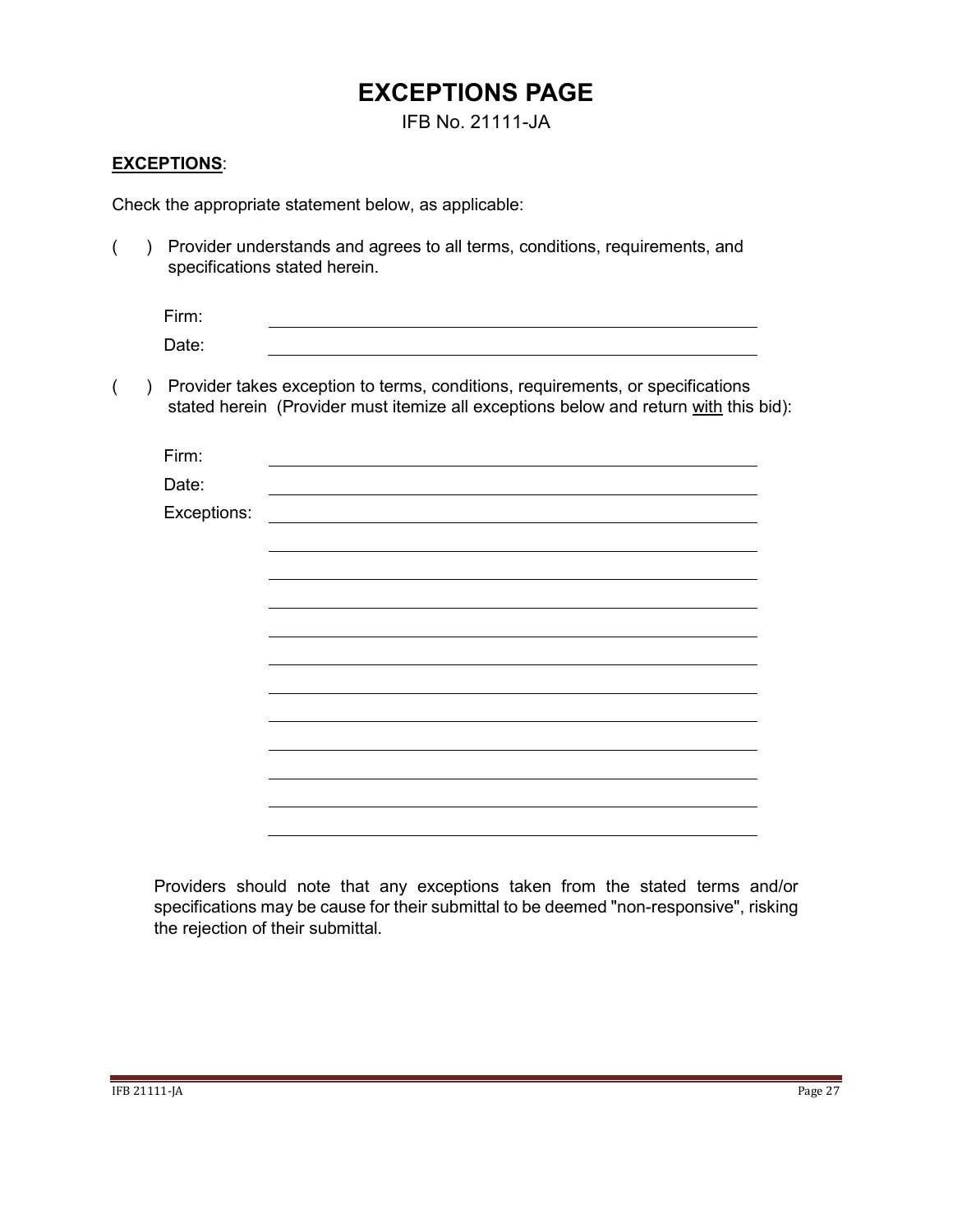#### **ANTICOLLUSION/NONDISCRIMINATION/DRUG FREE WORKPLACE CLAUSES**

#### <span id="page-27-0"></span>**ANTICOLLUSION CLAUSE:**

IN THE PREPARATION AND SUBMISSION OF THIS BID, SAID BIDDER DID NOT EITHER DIRECTLY OR INDIRECTLY ENTER INTO ANY COMBINATION OR ARRANGEMENT WITH ANY PERSON, FIRM OR CORPORATION, OR ENTER INTO ANY AGREEMENT, PARTICIPATE IN ANY COLLUSION, OR OTHERWISE TAKE ANY ACTION IN THE RESTRAINT OF FREE, COMPETITIVE BIDDING IN VIOLATION OF THE SHERMAN ACT (15 U.S.C. SECTION 1), SECTIONS 59.1-9.1 THROUGH 59.1- 9.17 OR SECTIONS 59.1-68.6 THROUGH 59.1-68.8 OF THE CODE OF VIRGINIA.

THE UNDERSIGNED BIDDER HEREBY CERTIFIES THAT THIS AGREEMENT, OR ANY CLAIMS RESULTING THEREFROM, IS NOT THE RESULT OF, OR AFFECTED BY, ANY ACT OF COLLUSION WITH, OR ANY ACT OF, ANOTHER PERSON OR PERSONS, FIRM OR CORPORATION ENGAGED IN THE SAME LINE OF BUSINESS OR COMMERCE; AND, THAT NO PERSON ACTING FOR, OR EMPLOYED BY, THE CITY OF SUFFOLK HAS AN INTEREST IN, OR IS CONCERNED WITH, THIS BID; AND, THAT NO PERSON OR PERSONS, FIRM OR CORPORATION OTHER THAN THE UNDERSIGNED, HAVE, OR ARE, INTERESTED IN THIS BID.

#### **DRUG-FREE WORKPLACE:**

DURING THE PERFORMANCE OF THIS CONTRACT, THE CONTRACTOR AGREES TO (I) PROVIDE A DRUG-FREE WORKPLACE FOR THE CONTRACTOR'S EMPLOYEES; (II) POST IN CONSPICUOUS PLACES, AVAILABLE TO EMPLOYEES AND APPLICANTS FOR EMPLOYMENT, A STATEMENT NOTIFYING EMPLOYEES THAT THE UNLAWFUL MANUFACTURE, SALE, DISTRIBUTION, DISPENSATION, POSSESSION, OR USE OF A CONTROLLED SUBSTANCE OR MARIJUANA IS PROHIBITED IN THE CONTRACTOR'S WORKPLACE AND SPECIFYING THE ACTIONS THAT WILL BE TAKEN AGAINST EMPLOYEES FOR VIOLATIONS OF SUCH PROHIBITION; (III) STATE IN ALL SOLICITATIONS OR ADVERTISEMENTS FOR EMPLOYEES PLACED BY OR ON BEHALF OF THE CONTRACTOR THAT THE CONTRACTOR MAINTAINS A DRUG-FREE WORKPLACE; AND (IV) INCLUDE THE PROVISIONS OF THE FOREGOING SECTIONS I, II, AND III IN EVERY SUBCONTRACT OR PURCHASE ORDER OF OVER \$10,000, SO THAT THE PROVISIONS WILL BE BINDING UPON EACH SUBCONTRACTOR OR CONTRACTOR.

FOR THE PURPOSE OF THIS SECTION, "DRUG-FREE WORKPLACE" MEANS A SITE FOR THE PERFORMANCE OR WORK DONE IN CONNECTION WITH A SPECIFIC CONTRACT AWARDED TO A CONTRACTOR IN ACCORDANCE WITH THIS CHAPTER, THE EMPLOYEES OF WHOM ARE PROHIBITED FROM ENGAGING IN THE UNLAWFUL MANUFACTURE, SALE, DISTRIBUTION, DISPENSATION, POSSESSION OR USE OF ANY CONTROLLED SUBSTANCE OR MARIJUANA DURING THE PERFORMANCE OF THE CONTRACT.

#### **NONDISCRIMINATION CLAUSE:**

- 1. EMPLOYMENT DISCRIMINATION BY BIDDER SHALL BE PROHIBITED.<br>2. DURING THE PERFORMANCE OF THIS CONTRACT. THE SUCCESSEL
	- 2. DURING THE PERFORMANCE OF THIS CONTRACT, THE SUCCESSFUL BIDDER SHALL AGREE AS FOLLOWS:
		- THE BIDDER, WILL NOT DISCRIMINATE AGAINST ANY EMPLOYEE OR APPLICANT FOR EMPLOYMENT BECAUSE OF RACE, RELIGION, COLOR, SEX, NATIONAL ORIGIN, AGE, DISABILITY, OR ANY OTHER BASIS PROHIBITED BY STATE LAW RELATING TO DISCRIMINATION IN EMPLOYMENT, EXCEPT WHERE THERE IS A BONA FIDE OCCUPATIONAL QUALIFICATION/CONSIDERATION REASONABLY NECESSARY TO THE NORMAL OPERATION OF THE BIDDER. THE BIDDER AGREES TO POST IN CONSPICUOUS PLACES, AVAILABLE TO EMPLOYEES AND APPLICANTS FOR EMPLOYMENT, NOTICES SETTING FORTH THE PROVISIONS OF THIS NONDISCRIMINATION CLAUSE.
		- B. THE BIDDER, IN ALL SOLICITATIONS OR ADVERTISEMENTS FOR EMPLOYEES PLACED ON BEHALF OF THE BIDDER, WILL STATE THAT SUCH BIDDER IS AN EQUAL OPPORTUNITY EMPLOYER.<br>C. NOTICES ADVERTISEMENTS AND SOLICITATIONS PLACED IN ACCORDANCE WITH FFI
		- **C.** NOTICES, ADVERTISEMENTS, AND SOLICITATIONS PLACED IN ACCORDANCE WITH FEDERAL LAW, RULE OR REGULATION SHALL BE DEEMED SUFFICIENT FOR THE PURPOSE OF MEETING THE REQUIREMENTS OF THIS SECTION.
		- D. BIDDER WILL INCLUDE THE PROVISIONS OF THE FOREGOING SECTIONS A, B, AND C IN EVERY SUBCONTRACT OR PURCHASE ORDER OF OVER \$10,000, SO THAT THE PROVISIONS WILL BE BINDING UPON EACH SUBCONTRACTOR OR CONTRACTOR.

| Name and Address of Bidder:                                      | Date:                                                        |
|------------------------------------------------------------------|--------------------------------------------------------------|
|                                                                  | By:                                                          |
|                                                                  | Signature In Ink                                             |
|                                                                  |                                                              |
|                                                                  |                                                              |
|                                                                  | <b>Printed Name</b>                                          |
| Telephone Number:                                                |                                                              |
| Fax Phone Number: (                                              | Title                                                        |
| FIN/SSN#:                                                        |                                                              |
| Is your firm a "minority" business? $\Box$ Yes $\Box$ No         | If yes, please indicate the "minority" classification below: |
| □ African American<br>□ American Indian<br>□ Hispanic American   | ⊟ Eskimo<br>□ Asian American<br>$\Box$ Aleut                 |
| □ Other; Please Explain:<br>Is your firm Woman Owned? □ Yes □ No | Is your firm a Small Business? □ Yes □ No                    |
| IFB 21111-JA                                                     | Page 28                                                      |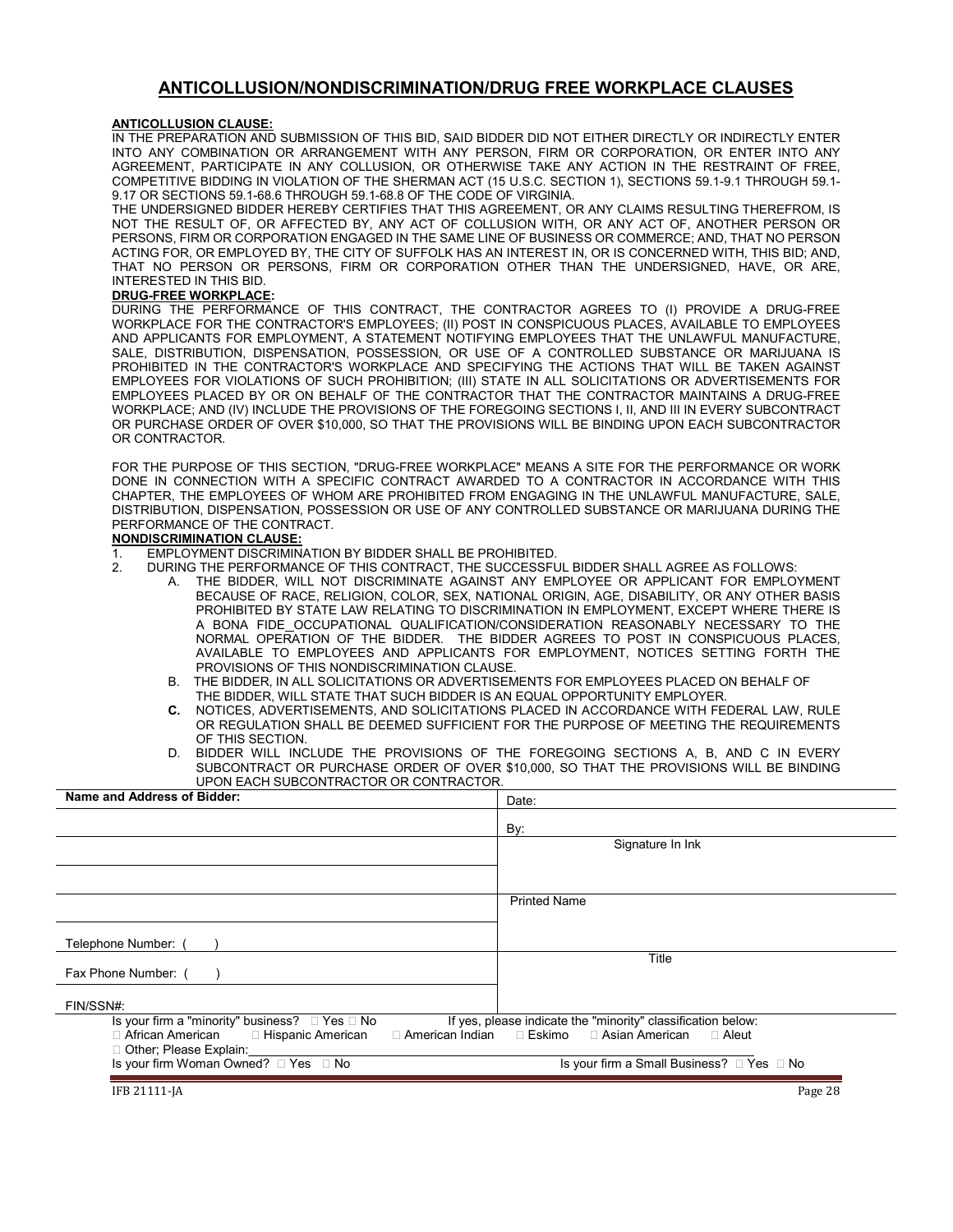## <span id="page-28-0"></span>**PROOF OF AUTHORITY TO TRANSACT BUSINESS IN VIRGINIA**

#### THIS FORM MUST BE SUBMITTED WITH YOUR PROPOSAL/BID, FAILURE TO INCLUDE THIS FORM MAY RESULT IN REJECTION OF YOUR PROPOSAL/BID

Pursuant to Virginia Code §2.2-4311.2 an Offeror/Bidder organized or authorized to transact business in the Commonwealth pursuant to Title 13.1 or Title 50 of the Code of Virginia shall include in its proposal/bid the identification number issued to it by the State Corporation Commission ("SCC"). Any Offeror/Bidder that is not required to be authorized to transact business in the Commonwealth as a foreign business entity under Title 13.1 or Title 50 of the Code of Virginia or as otherwise required by law shall include in its proposal/bid a statement describing why the Offeror/Bidder is not required to be so authorized. Any Offeror/Bidder described herein that fails to provide the required information shall not receive an award unless a waiver of this requirement and the administrative policies and procedures establish to implement this section is granted by the City Manager, as applicable.

If this quote for goods or services is accepted by the City of Suffolk, Virginia the undersigned agrees that the requirements of the Code of Virginia Section §2.2-4311.2 have been met.

Please complete the following by checking the appropriate line that applies and providing the requested information.

A. Cfferor/Bidder is a Virginia business entity organized and authorized to transact business in Virginia by the SCC and such Contractor's Identification Number issued to it by the SCC is \_\_\_\_\_\_\_\_\_\_.

B. Offeror/Bidder is an out-of-state (foreign) business entity that is authorized to transact business in Virginia by the SCC and such Contractor's identification Number issued to it by the SCC is \_\_\_\_\_\_\_\_\_\_\_.

C. C. Cital Offeror/Bidder does not have an Identification Number issued to it by the SCC such Contractor is not required to be authorized to transact business in Virginia by the SCC for the following reason(s):

#### **Please attach additional sheets if you need to explain why such Offeror/Bidder is not required to be authorized to transact business in Virginia.**

\_\_\_\_\_\_\_\_\_\_\_\_\_\_\_\_\_\_\_\_\_\_\_\_\_\_\_\_\_\_\_\_\_\_\_\_\_\_\_\_\_\_ Legal Name of Company (as listed on W-9)

\_\_\_\_\_\_\_\_\_\_\_\_\_\_\_\_\_\_\_\_\_\_\_\_\_\_\_\_\_\_\_\_\_\_\_\_\_\_\_\_\_\_

\_\_\_\_\_\_\_\_\_\_\_\_\_\_\_\_\_\_\_\_\_\_\_\_\_\_\_\_\_\_\_\_\_\_\_\_\_\_\_\_\_\_

\_\_\_\_\_\_\_\_\_\_\_\_\_\_\_\_\_\_\_\_\_\_\_\_\_\_\_\_\_\_\_\_\_\_\_\_\_\_\_\_\_\_ Legal Name of Offeror/Bidder

Date

Authorized Signature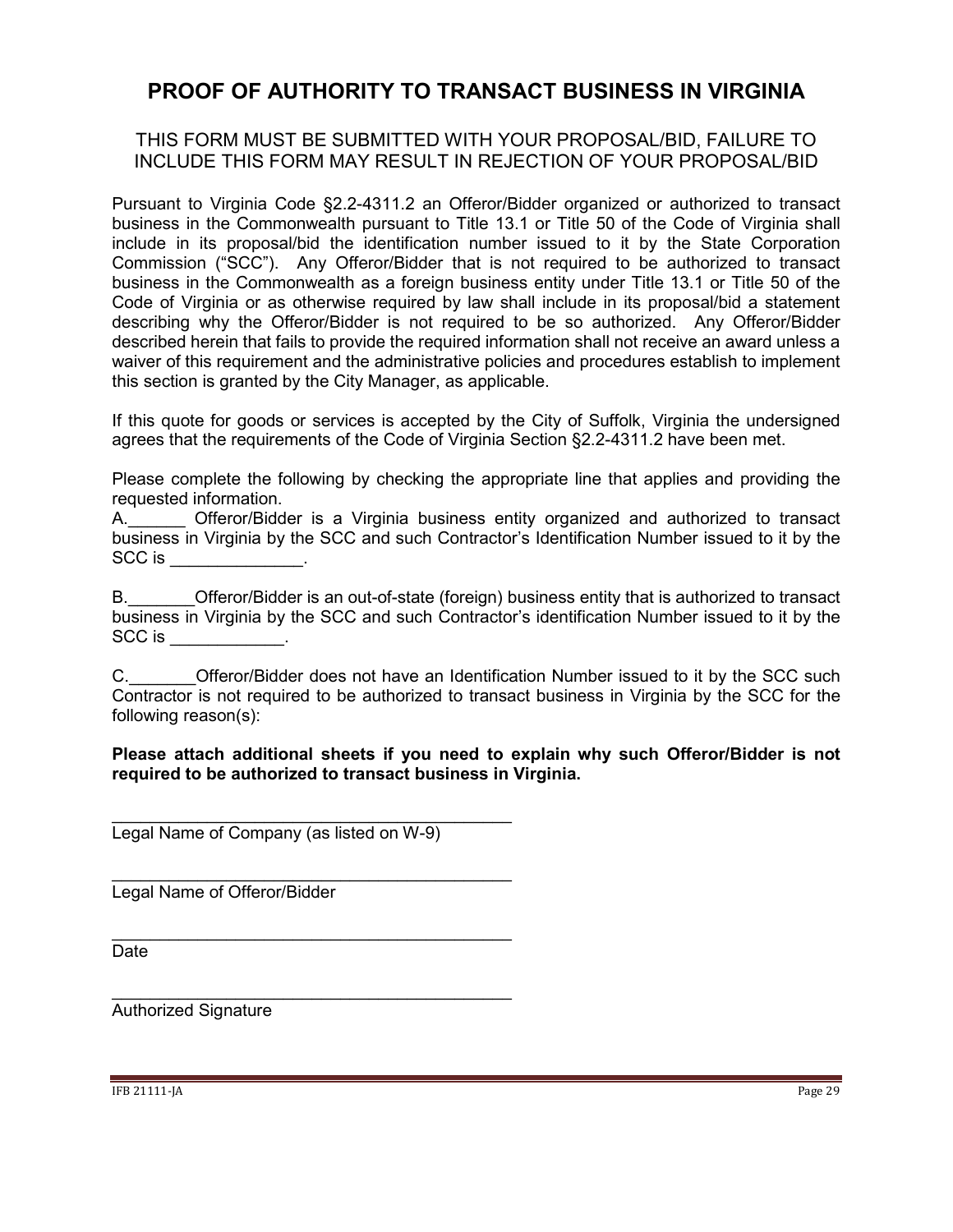## **INSURANCE REQUIREMENTS**

<span id="page-29-0"></span>The successful bidder shall procure, maintain, and provide proof of, insurance coverage for injuries to persons and/or property damage as may arise from or in conjunction with, the work performed on behalf of the City by the bidder, his agents, representatives, employees or subcontractors. Proof of coverage as contained herein shall consist of all policies, endorsements, declaration pages, and certificates of insurance and shall be submitted fifteen (15) days prior to the commencement of work, and such coverage shall be maintained by the offeror for the duration of the contract period; for occurrence policies. Claims made policies must be in force or that coverage purchased for three (3) years after delivery date.

#### a. General Liability

Coverage shall be as broad as: Comprehensive General Liability endorsed to include Broad Form, Commercial General Liability form including Products/Completed Operations.

#### Minimum Limits

\$2,000,000 General Aggregate Limit \$2,000,000 Products & Completed Operations \$1,000,000 Personal and Advertising Injury \$1,000,000 Each Occurrence Limit \$ 50,000 Fire Damage Limit \$ 5,000 Medical Expense Limit

#### b. Automobile Liability

Coverage sufficient to cover all vehicles owned, used, or hired by the offeror, his agents, representatives, employees or subcontractors.

#### Minimum Limits

\$1,000,000 Combined Single Limit \$5,000 Medical Expense Limit

#### c. Workers' Compensation

Limits as required by the Workers' Compensation Act of Virginia. Employers Liability, \$100,000/\$500,000/\$100,000

#### d. Umbrella/Excess Liability

\$2,000,000 umbrella/excess liability coverage

#### e. Coverage Provisions

- 1. All deductibles or self-insured retention shall appear on the declaration pages, endorsements, and/or policies provided.
- 2. The City of Suffolk, its' officers/officials, employees, agents and volunteers shall be added